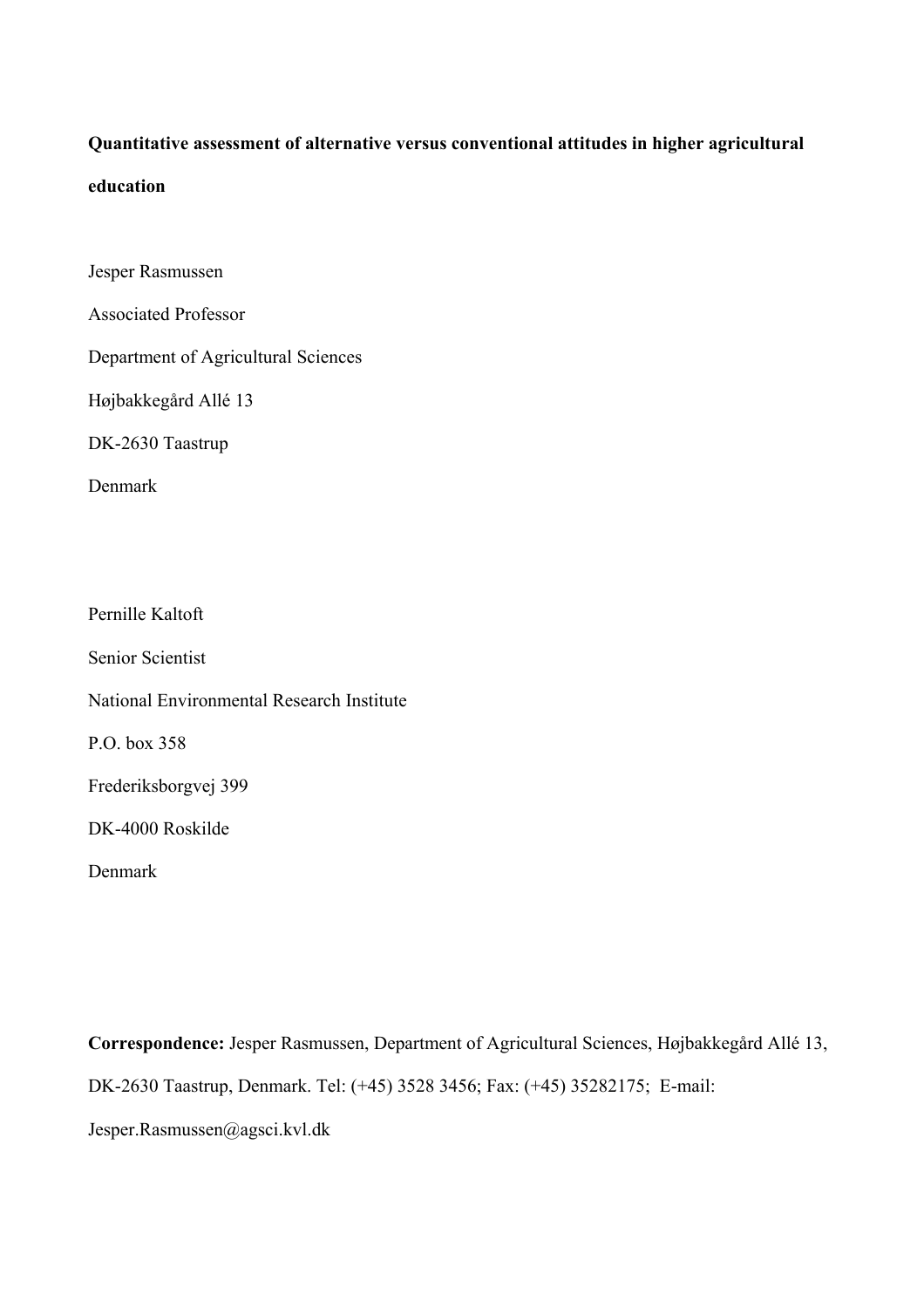#### **ABSTRACT**

From radical positions it is argued that it will take paradigmatic transformations to develop a sustainable agriculture and that values and attitudes have to be changed. To find out if teachers and students in higher agricultural education are motivated for radical changes a survey based on the Alternative-Conventional Agriculture Paradigm Scale (ACAP-scale) was conducted. The ACAPscale shows how people relate to the alternative and conventional agricultural paradigm and it shows their overall understanding of how agriculture works and relates to the physical and social environment. This study showed that the ACAP-scale is a suitable method for quantitative assessment of attitudes to agriculture in a broader context. Among students and faculty members at the Royal Veterinary and Agricultural University, Denmark there exists significant differences in paradigmatic positions. Students' course choices are, to some extent, influenced by their paradigmatic position, some courses enrol followers of either the alternative or the conventional agricultural paradigm, and females and older students hold more alternative views than males and younger students. It is concluded that the wide range of values and attitudes among students and teachers calls for new teaching methods, where values and attitudes are integrated. It cannot be taken for granted that teachers and students share the radical visions of sustainability as sometimes presupposed of bodies working for sustainable development.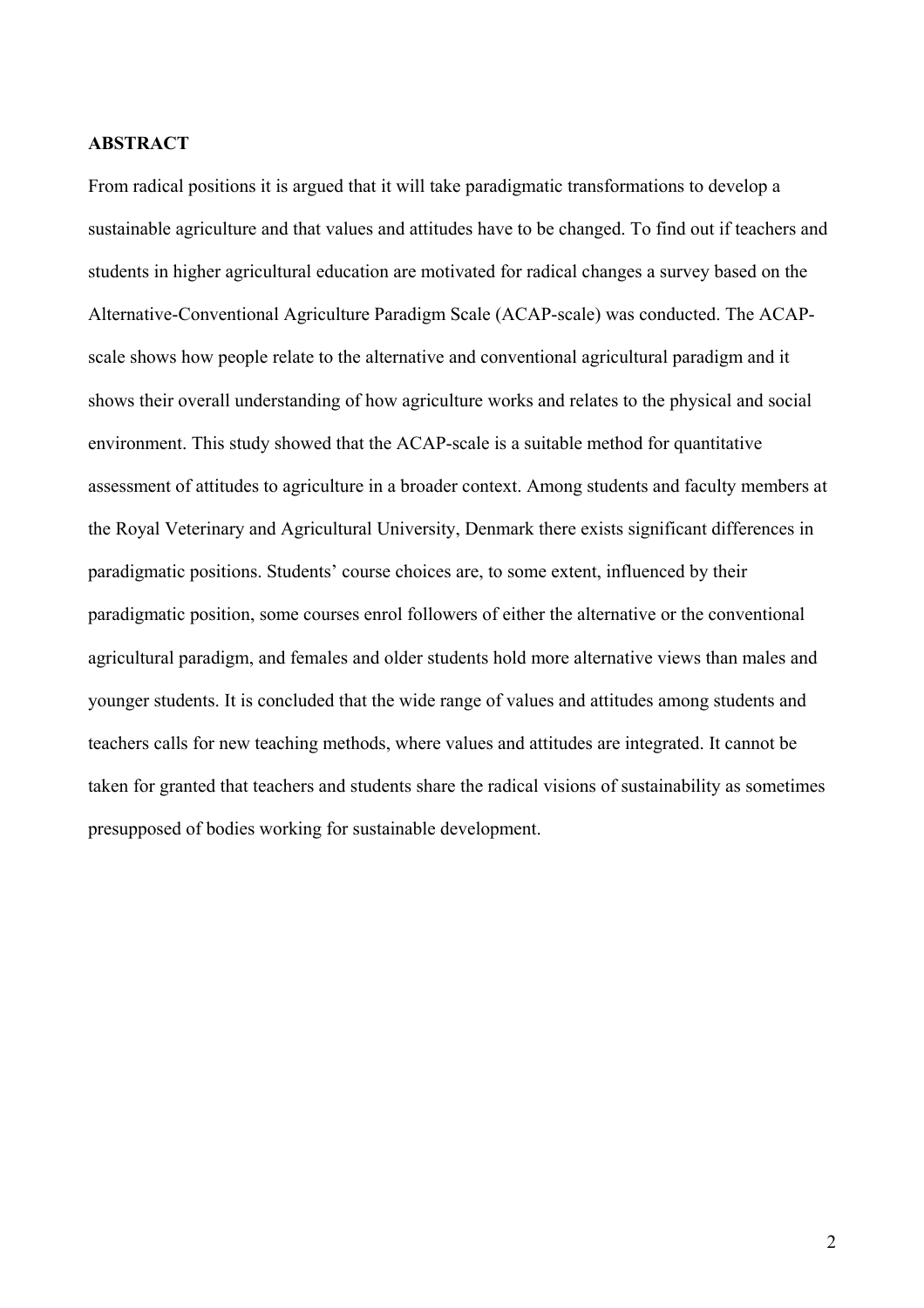#### **INTRODUCTION**

It is widely agreed that sustainable development is one of the biggest challenges to universities of the twenty-first century (Huckle & Sterling, 1996; Van de Bor *et al*., 2000; Van Weenen, 2000), even if sustainable development is not an agreed set of ideas, which can be integrated into education in a single or simple manner (Huckle & Sterling, 1996). Governments and organisations repeatedly point to education as a key instrument for facilitating a transition to sustainable development (Huckle, 1996). Education, however, is also looked on as a part of the problem, when universities are considered as institutions deeply involved in current worldwide patterns of unsustainability and institutions that are reluctant to actively pursue efforts towards sustainability (Van Weenen, 2000). In this perspective education cuts both ways.

 Consultations of 40 leaders of randomly chosen European universities show that 80% agreed that sustainability is important. Despite this positive attitude, few universities have begun to embed sustainability into their curriculum and campus operation (Perdan *et al*., 2000; Van Weenen, 2000) and hardly any has strategic programmes in place to implement sustainable development into their activities (Filho, 2000). According to Filho (2000), common mentioned barriers are (1) Sustainability is too abstract, broad and distant from reality, (2) There is no personnel to look after it, (3) There is no financial resources to justify it and (4) Sustainability has no scientific basis. Filho (2000) argues that all these barriers are based on misconceptions and attitudinal blockages. Further, he states that there is nothing negative in having different views on the meaning of sustainable development, but without actively persuading some common ground rules and a common discourse, the search for sustainable development is made hopelessly impossible by individual differences in opinions and attitudes.

 Sustainable agriculture has met, and meets, similar barriers as sustainable development in higher education, but so far it appears more successful than sustainable development in terms of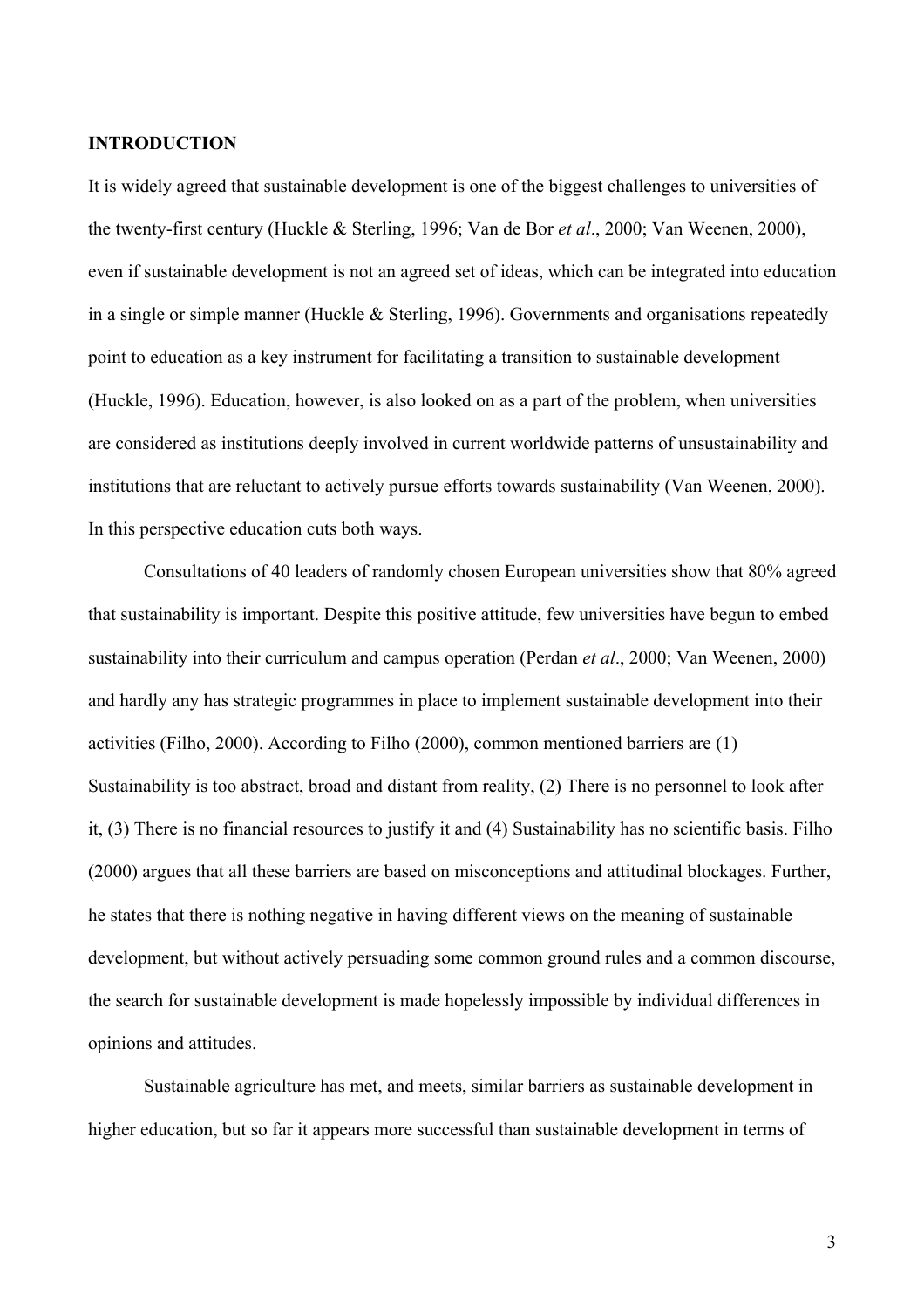integration into higher education (Van de Bor *et al*., 2000). As for sustainable development, there exists no single and agreed definition. The content of the concept is socially constructed and contested. It takes on meaning within different ideologies underpinned by different kinds of knowledge and values. Sustainable agriculture is currently being used to represent everything from organic farming to maximum economic yields (Dunlap *et al*., 1992). From radical positions it is suggested that the ambiguity of sustainability helps the agricultural establishment to express positive values while sanitizing the radical implications of a sustainable agriculture (Dunlap *et al*., 1992). It is argued that it will take paradigmatic transformations to develop a sustainable agriculture through changes in our epistemology and our way of learning (Richards, 1988; Huckle & Sterling, 1996; Francis *et al*., 2000; Lieblein *et al*., 2000; Simon-Brown, 2000). Transformations that involve changes from (1) knowledge and teacher-centred teaching to learning and student-centred teaching, (2) discipline to problem focus, (3) short-term to long-term perspectives, (4) universal principles to site-specific applications and (5) individual learning to interdisciplinary team learning.

 Transformations, however, do not come easy and one may ask whether it is possible to develop sustainable agriculture starting from the same values and knowledge paradigm that helped to create our prevailing unsustainable systems? One may ask which paradigms currently prevail in higher agricultural education? Are agricultural faculties and students motivated for radical changes? Are they adherents of strong or weak sustainability?

 Beus & Dunlap (1992) investigated paradigmatic positions of agricultural faculty members of Washington State University. They found that faculty members hold slightly more conventional attitudes than state-wide farmers and far more conventional attitudes than alternative agriculturalists. Furthermore, faculty members and farmers conceptualized sustainability rather differently (Dunlap *et al*., 1992). Faculty members tended to emphasize the environmental protection and resource conservation aspects of sustainability, whereas the farmers were more likely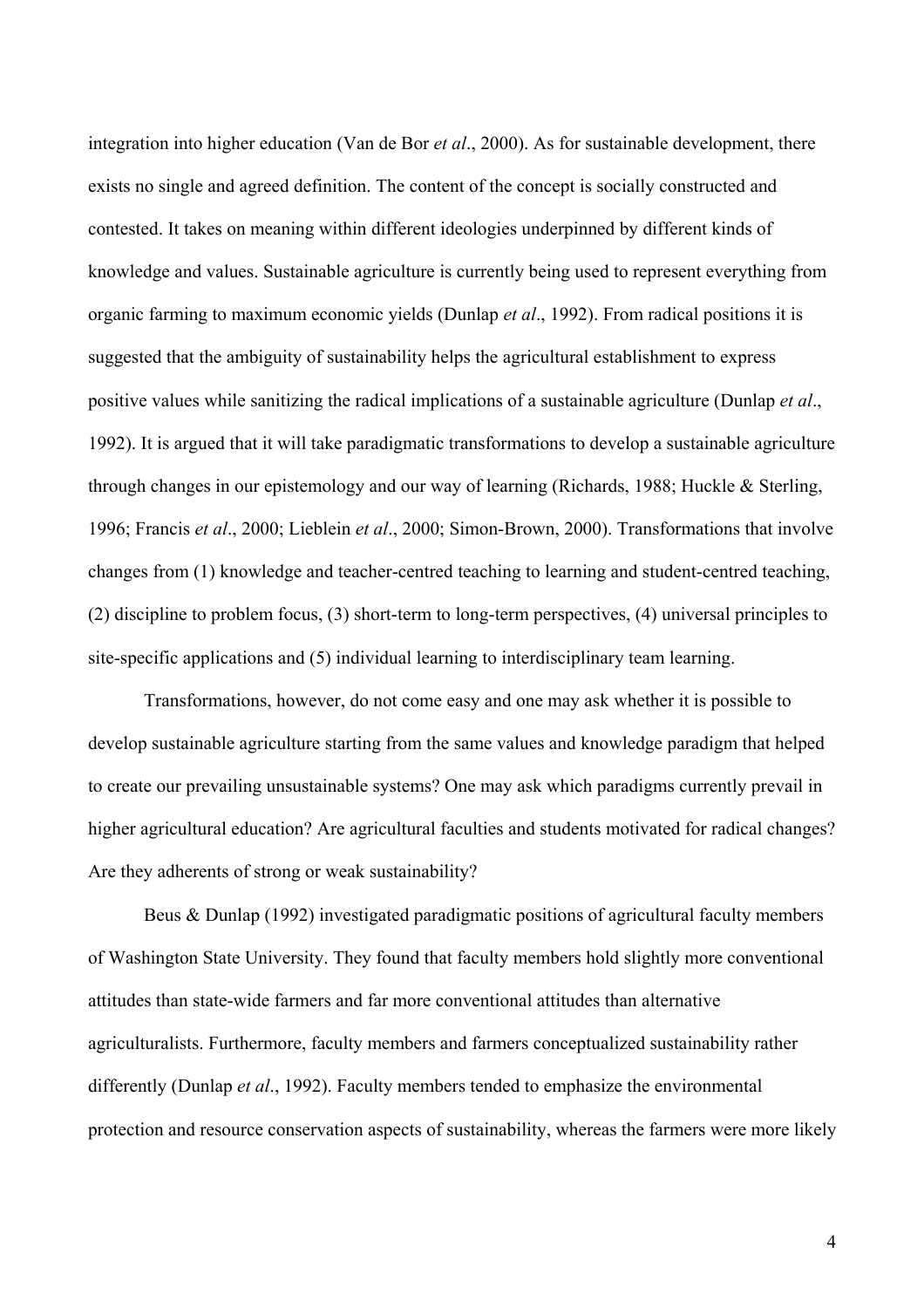to emphasize the survival and well being of rural communities. This may indicate that the solutions that appeal to agricultural scientists, may neglect socio-economic dimensions of sustainability; in the worst case encouraging technical fixes. Whether agricultural faculties in general hold conventional positions and support narrow technical fixes is not known. To our knowledge European agricultural universities have not been subjects for investigations of paradigmatic positions as regard to sustainable agriculture.

 Irrespective of faculty members and students positions, it is certain that education is value driven (Huckle, 1996). Believing that higher education is value-free ignores the tremendous influence of individual options and motivations. Value judgements are made on all levels in education, from choices made to include (or exclude) certain topics to choices made to include (or exclude) new principles for learning.

 Values, motivation and learning preferences are interrelated (Garton *et al*., 1997). Students and teachers with conventional values may have learning preferences that differs from that of students and teachers with alternative values. When teachers and students represent conflicting values, conflicts and de-motivation may easily arise. To be able to take account of this in respect to teaching sustainable agriculture, it is useful to quantify attitudes and paradigmatic positions. Such measures may help to adjust curriculum and teaching methods, and help to bring core values into focus as matters of importance in higher agricultural education.

 The aims of this study are to determine whether the Alternative-Conventional Agriculture Paradigm Scale (ACAP-scale) developed in America by Beus & Dunlap (1991) in the early nineties still is suitable for quantifying the attitudinal and paradigmatic positions among faculty staff and students at the Royal Veterinarian and Agricultural University, to assess the range of attitudinal and paradigmatic diversity at the university and to determine the relationships between paradigmatic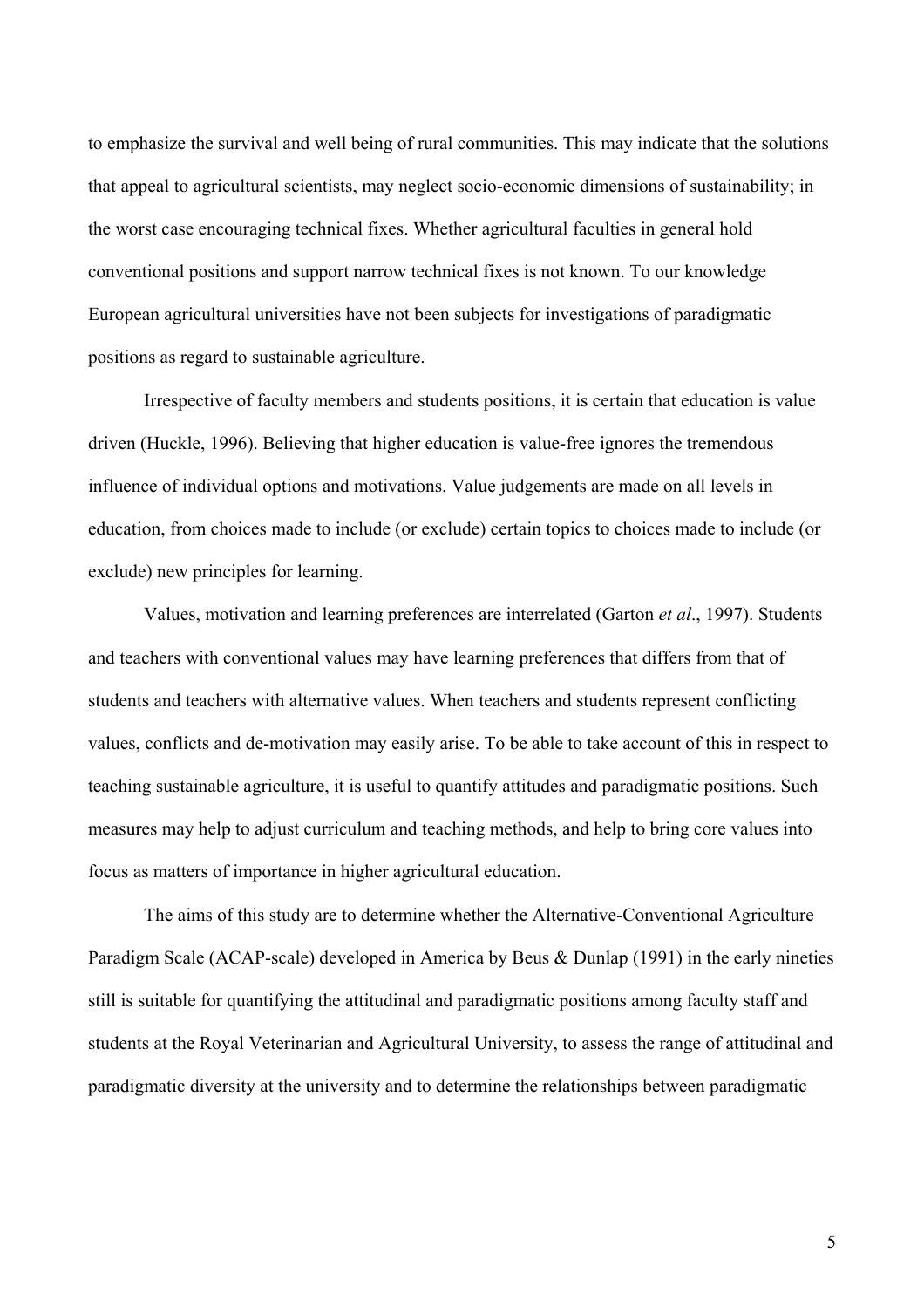position, gender, age and course choices. In order to pursue these aims the concepts of internal and external paradigmatic consistency are elaborated.

### **METHODS**

### **The questionnaire**

According to Beus & Dunlap (1990), agricultural paradigms represent collections of attitudes and values that determine people's overall understanding of how agriculture works, how it relates to society and the physical environment, and what types of practices, organizations and institutions they believe are best for agriculture and society. The concept of agricultural paradigms is considerably broader than that of attitude. Divergent paradigms represent fundamental conflicts in world-view.

 Beus & Dunlap (1990) identified key elements of the conventional and alternative paradigm of agriculture through content analysis of written work of leading figures in both conventional and alternative agriculture. In both cases, individuals were selected because of wide recognition in their respective agricultural circles, their diverse backgrounds, and because they hold strong views regarding conventional and alternative agriculture. Within alternative agriculture, they included those associated with organic agriculture, sustainable agriculture, regenerative agriculture, ecoagriculture, perma-culture, bio-dynamic agriculture, agro-ecology, natural farming and low-input agriculture. Within conventional agriculture, they included those actively supporting a capitalintensive, large-scale, highly mechanized agriculture with intensive use of artificial fertilizers and pesticides. Several proponents of conventional agriculture were employed in the agrochemical business.

 The instrument used in this study to determine paradigmatic positions was a questionnaire designed by Beus & Dunlap (1991) consisting of 24 central items related to alternative and

6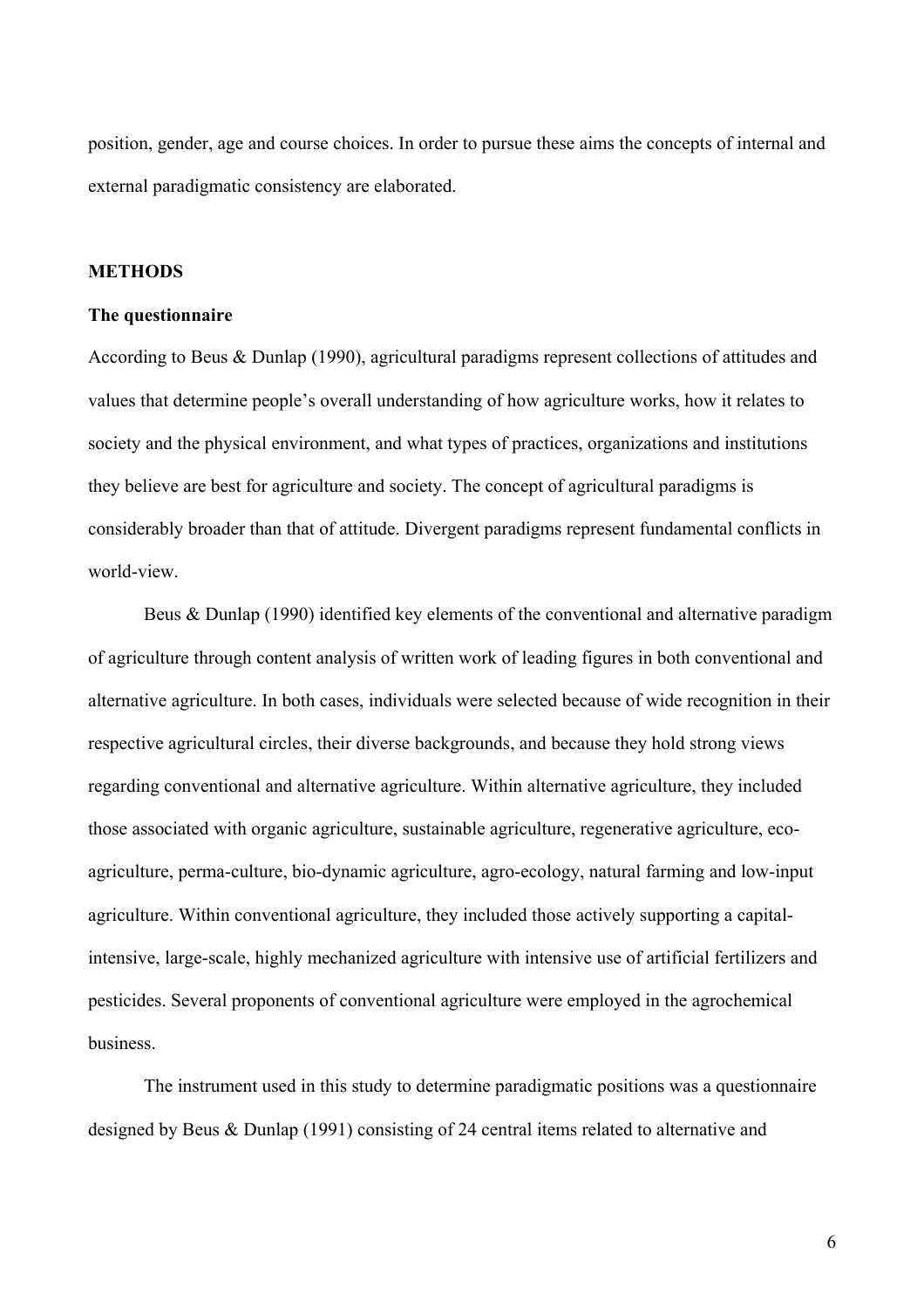conventional agriculture. Some items were slightly adjusted to Danish conditions. For each of the 24 items respondents have to choose between two opposite statements representing the alternative or the conventional agricultural paradigm, respectively. The respondents had to choose: (1) strongly agree, (2) agree or (3) neutral or undecided. An example of contrasting statements from the questionnaire is either: "Modern agriculture is a major cause of ecological problems and must be greatly modified to become ecological sound" (alternative statement) or "Modern agriculture is a minor cause of ecological problems and needs to be only fine-tuned periodically in order to be ecologically sound" (conventional statement).

With two bipolar statements for each item and two degrees of agreement and a neutral or undecided position in the middle, a 5- point Likert-scale is created. This Likert-scale is the basis of Beus & Dunlap's (1991) Alternative-Conventional Agriculture Paradigm Scale (ACAP-scale) to measure the paradigmatic position relative to the two competing perspectives on agriculture; the conventional and the alternative. Table 1 shows the key elements identified by Beus & Dunlap (1990) for separation of the paradigms. The questionnaire in Beus & Dunlap (1991) is based on these elements. As shown in Table 1, the competing paradigms may be synthesized into six major dimensions all representing elements of sustainability: (1) centralization versus decentralization, (2) dependence versus independence, (3) competition versus community, (4) domination of nature versus harmony with nature, (5) specialization versus diversity and (6) exploitation versus restraint.

#### **The respondents**

The questionnaire was carried out in the spring semester 2001, at the Royal Veterinary and Agricultural University, Copenhagen, Denmark. The respondents of this study were 90 students, 40 faculty members and 10 farmer advisors from The Danish Agricultural Advisory Centre. To ensure a wide range of attitudinal positions, criteria for choosing respondents were (1) the authors'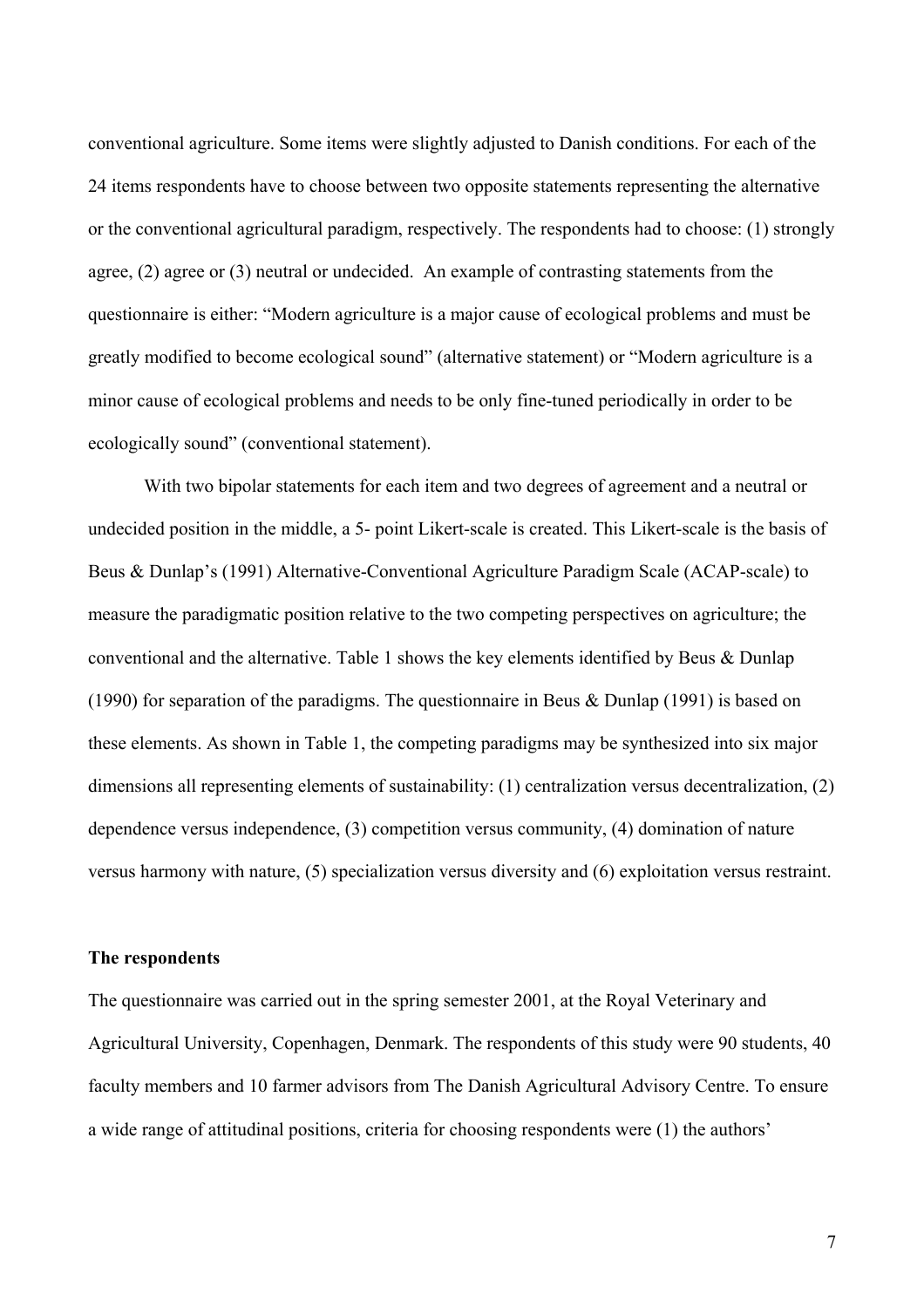preconceived expectations about the respondents attitudes towards alternative agriculture, (a) positive attitudes, (b) negative attitudes and (c) unknown and (2) occupation, (a) faculty member, (b) student and (c) adviser for organic farmers.

 Students expected to hold positive attitudes to alternative agriculture (Stud-1) consisted of agricultural and horticultural students attending courses in organic agriculture (N=16) (Table 2), students expected to hold negative attitudes to organic farming (Stud-2) consisted of agricultural students attending applied plant production courses (N=22) (Table 2) and students for whom there were no expectations (Stud-ref) consisted of veterinary students and a small group of horticultural students (N=52) (Table 2). Expectations about the student's attitudes were based on the authors' teaching experience from the respective courses. In order to simplify presentation, students were merged into three groups, Stud-1, Stud-2 and Stud-ref, according to attitudes (Table 2).

 The faculty members were divided into two groups: Scientific staff including Ph.D.students working in The Organic Farming Unit (N=18), which is a part of Department of Agricultural Sciences (Facu-1), and scientific staff working in other sections within the Department (N=22) (Facu-2). The Organic Farming Unit is responsible for courses in organic farming whereas the rest of the department's course responsibility is plant related disciplines.

 The advisors were following a course with a focus on organic farming. Some advisors were full-time advisors for organic farmers whereas others were advisors for organic as well as conventional farmers.

# **Statistics**

Analysis of variance (PROC GLM) and analysis of correlation (PROC CORR) were performed with the SAS-programme (version 8).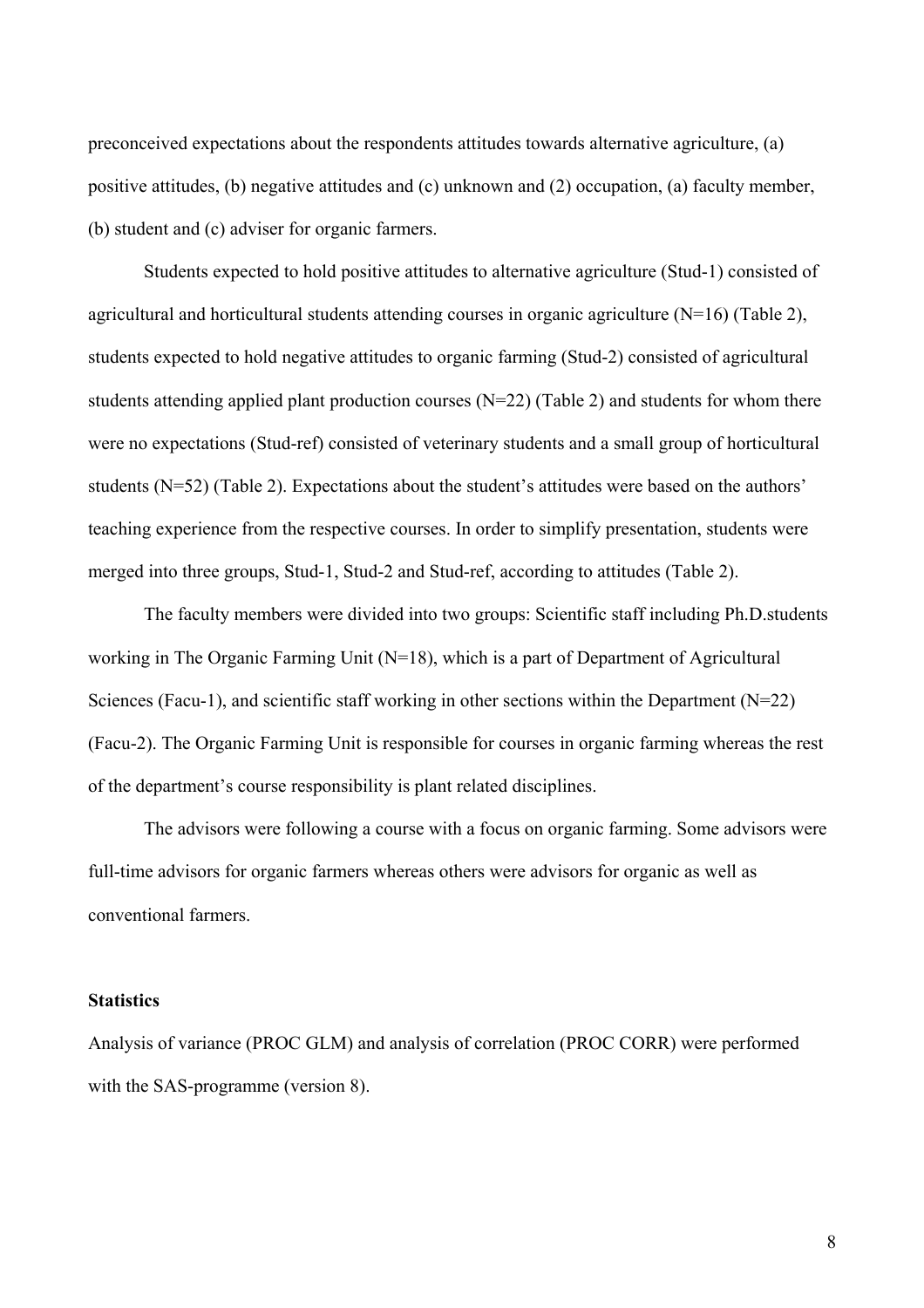#### **RESULTS**

### **Diversity among students and teachers**

The Alternative-Conventional Agriculture Paradigm Scale (ACAP-scale) is capable of variations from 24 points to 120 points. Low scores represent endorsement of conventional agriculture and high scores represent endorsement of alternative agriculture. According to Beus & Dunlap (1991), scores in the range of 71-74 indicate typical commitment to the conventional agriculture paradigm and scores in the range of 97-108 indicate typical commitment to the alternative agriculture paradigm. Beus & Dunlap (1991) found that state-wide farmers in Washington State scored 81 indicating that they were more closely committed to the conventional agriculture paradigm than the alternative paradigm.

 Scores for each group of respondents in this study are presented in Table 2. There are significant differences among respondent groups ( $p < 0.001$ ). Students who were expected to hold negative attitudes towards organic agriculture (Stud-2) show strong commitment to the conventional paradigm and scored 72 and 68 for each course, respectively, and students who were expected to be positive toward organic farming (Stud-1) show strong commitment to the alternative paradigm or were intermediary positioned between the paradigms and scored 106 and 83 for each course, respectively. The reference student groups (Stud-ref) show intermediary positions and scored 82 and 86 for each course, respectively. The differences between students attending Organic Farming and Crop Husbandry are noteworthy (Table 2). The most alternative positioned student on Crop Husbandry matches the most conventional student on Organic Farming.

On average faculty members' score is a little higher (90) than students (83) ( $p < 0.05$ ). This may not express a general trend at the university, as the respondent populations were small and biased. Advisories were closely related to faculty members as regard to values and attitudes (Table 2).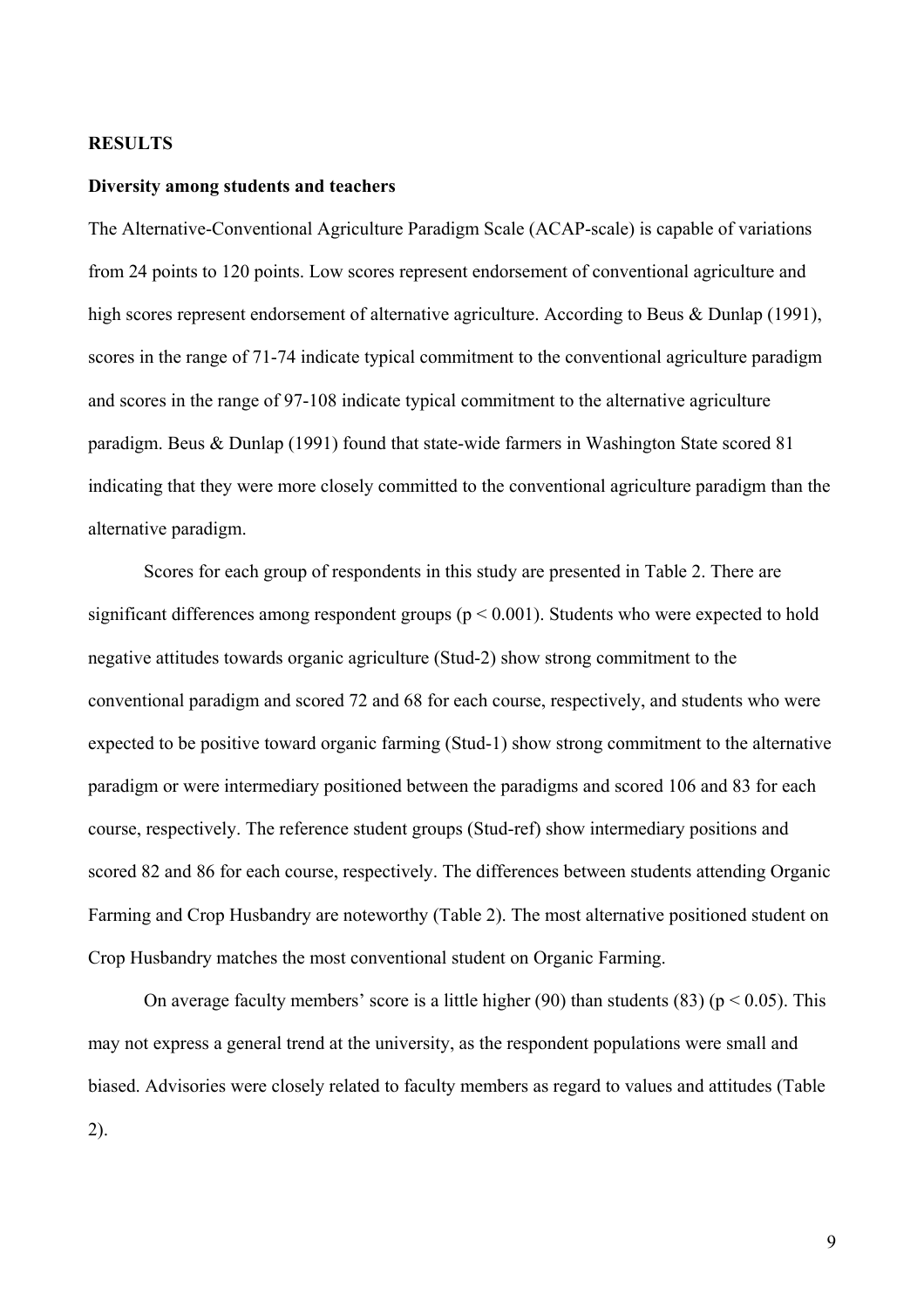#### **Age, gender, courses and education**

Age influences attitudes among students ( $p < 0.05$ ) but not among faculty members. Older students are more positioned toward the alternative agriculture paradigm. One year adds 0.9 of a score point to the ACAP-scale. Gender influences attitude strongly ( $p \le 0.001$ ). Females hold more positive attitudes to alternative agriculture than males. The difference is 12 score points. There is a strong bias between gender and choice of education and courses. Among the veterinary students 79% were females and among students attending courses on organic farming 72% were females whereas 75% of the students who attended the courses in agricultural plant production were males.

#### **Internal consistency**

There is no clearly accepted method of analysis for assessing whether the response to a set of items warrants being labelled a paradigm (Beus & Dunlap, 1991). Among others, one standard method is chosen in this study, The Item Correlation Method, where correlations between responses to individual items and the sum of responses to all of the other items are calculated. The average of all correlations expresses the internal consistency. Examples are given in Figure 1 for two items with strong and weak correlations to the ACAP-scale, respectively.

 All 24 items-total correlations for the whole study population were significant (data not shown). This indicates that all items constitute a part of the agricultural paradigms. Those items that provide the highest item-total correlations were item L, C, S, W and F according to Beus & Dunlap's (1991) original questionnaire. A high correlation means that the respondents were very consistent about these items in relation to their conventional-alternative paradigmatic position. L is about natural fertilizers and non-chemical pest management versus synthetic fertilizers and pesticides; C is about low versus high energy use in agriculture, S is about imitation of natural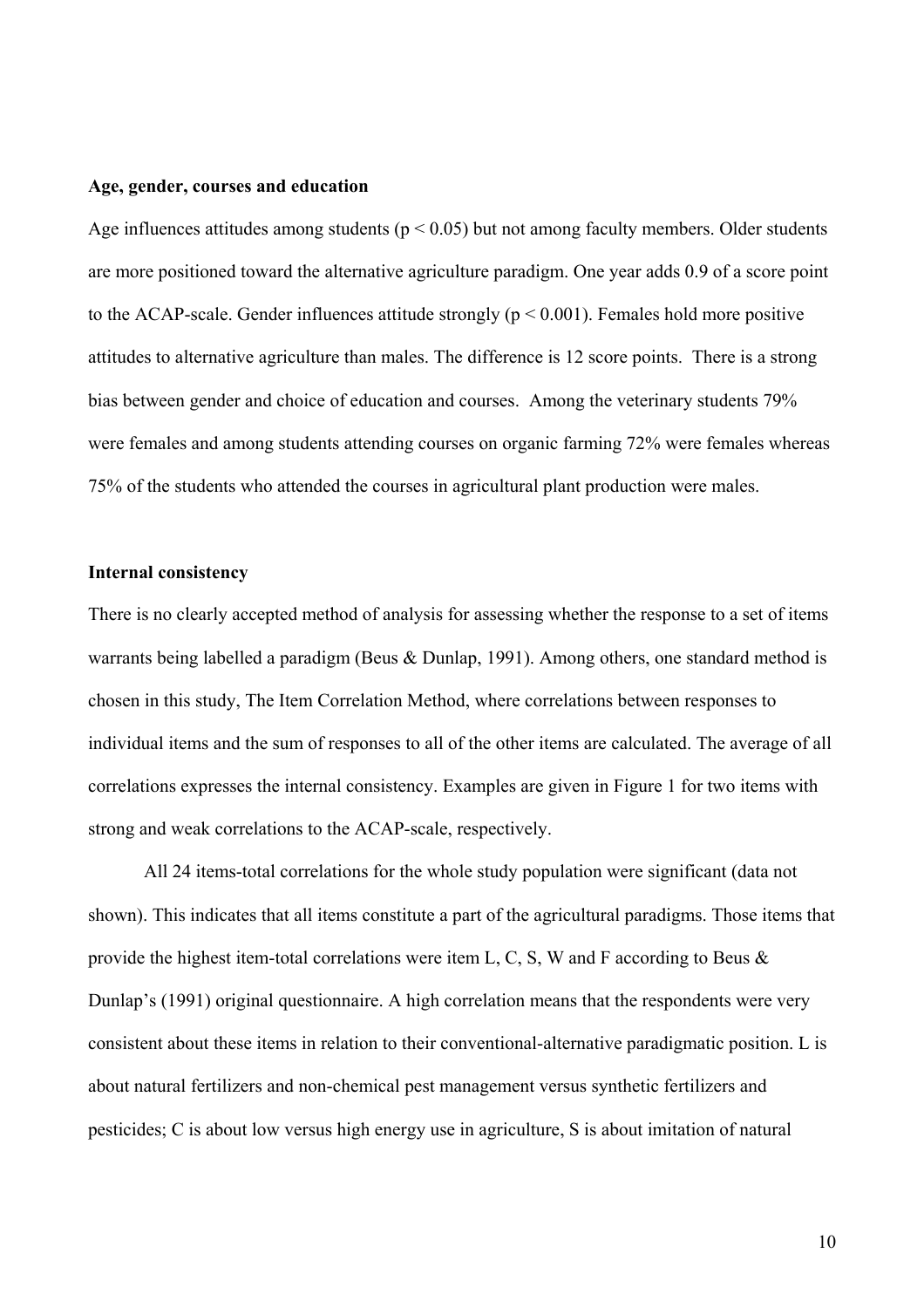ecosystems versus continued development of advanced technologies that will overcome nature's limits; W is about technology to make farm labour more rewarding and enjoyable versus technology as a substitute of all possible farm labour and F is about recognition and adjustment to limits of what nature can provide versus expanded efforts to develop biotechnologies in order to increase food supplies.

 The lowest item-total correlations were for items G, P, T and V. A low correlation means that the respondents were not very consistent about these items in relation to their conventionalalternative paradigmatic position. G is about personal and local experience versus applying of modern agricultural science, P is about growing few crops versus growing diversified crops; T is about specialization in either crops or livestock versus crops and livestock together and V is about farming motivation, money versus lifestyle.

 Internal consistency (means of item-total correlations) is presented in Table 3. All values are high and highly significant. This shows that respondents hold consistent views and attitudes and that their views constitute an agricultural paradigm. Their attitudes towards alternative and conventional agriculture are not primary concerned with ecological aspects of agriculture. Attitudes to other issues are strongly interrelated, such as structure of agriculture, i.e., size of farms and number of farms, life-style, culture, rural communities and specialization (Table 1).

High internal consistency indicates strong paradigmatic views. As compared with Beus  $\&$ Dunlap (1991, 1992), the Danish study groups, in general, hold higher internal consistency. High internal consistency is, in general, related to those who are actively involved in support of one side or the other of the debate. Often adherents of the alternative paradigm show higher internal consistency than adherents of the conventional paradigm (Beus & Dunlap, 1991, 1992). This trend also appeared in this study (Table 3).

11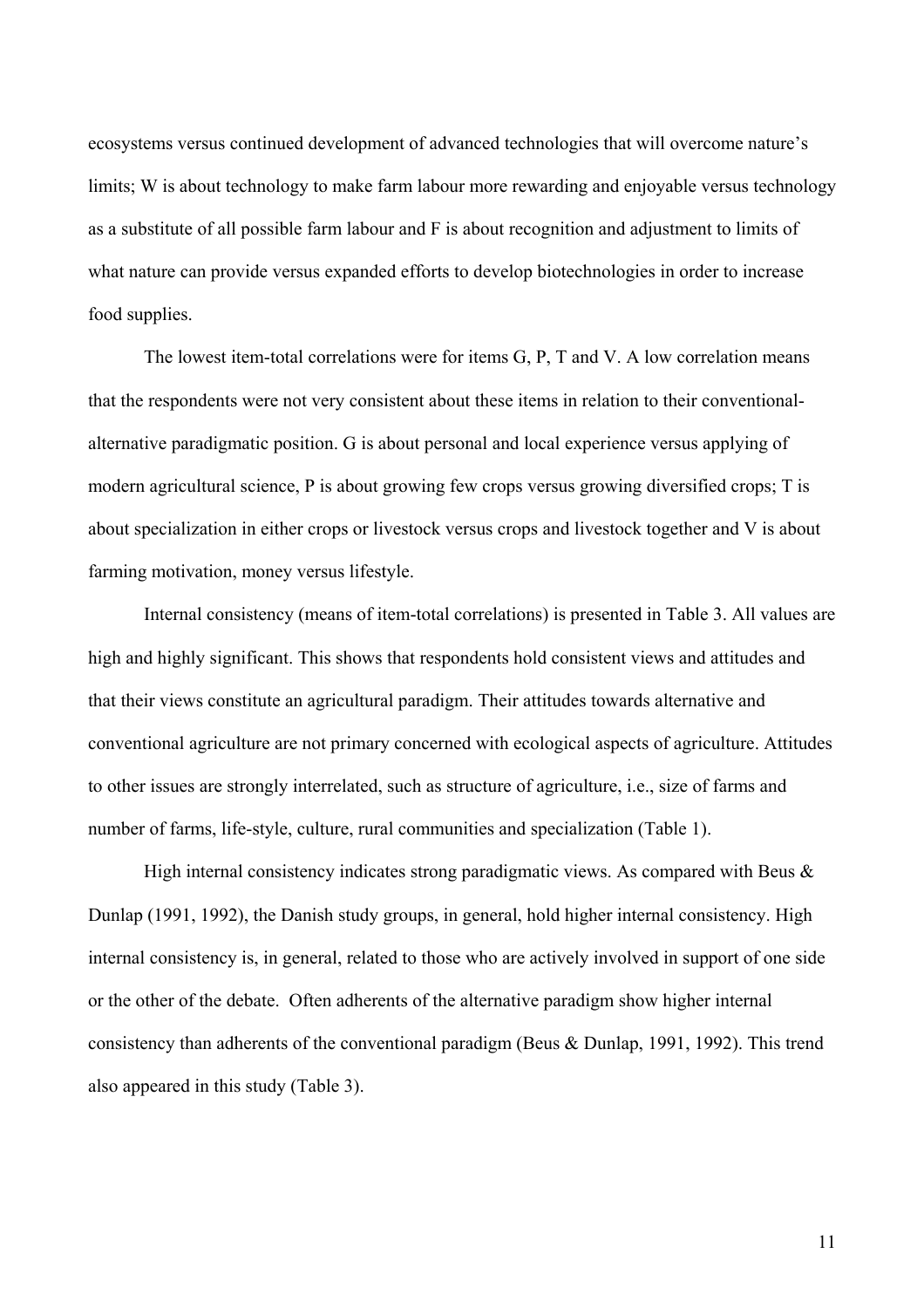### **External consistency**

To determine whether different groups give different priorities to different items, group averages on each item are correlated between groups (Table 4). This correlation expresses the so-called external consistency among groups. From Table 4 it appears that most groups weight individual items behind the ACAP-scale more or less similar. This is illustrated in Figure 2. There are, however, a few exceptions as shown in Figure 3. Veterinary students hold very alternative positions compared to their average ACAP-score in the exploitation versus restraint dimension as compared to faculty members, whereas they hold conventional positions in the specialization versus diversity dimension. Advisors give high priority to the harmony with nature dimension compared to their average ACAP-score (Figure 3).

 Comparisons between this study and a 10 years older American study (Beus & Dunlap, 1991) show that the external consistency in the paradigmatic views, are rather consistent over time and geographic/cultural scales. There exists a high degree of external consistency as regard to the alternative paradigm, whereas external consistency in the conventional paradigm is weaker (Table 5). Figure 4 gives examples to show similarities and dissimilarities among the Danish and the American study groups. The American conventional paradigmatic view implies a clear distinction in the view of nature dimension as compared to the Danish groups (Figure 4). The conventional Danish study group (Stud-2) hold relatively more alternative views on nature compared with the conventional American study group (US-con) (Figures 3 and 4).

# **DISCUSSION**

It is often put forward that students in general are losing interest in conventional agriculture and that higher agricultural education should be more focused on alternative agriculture in order to turn the tide of decreasing student enrolments (Lieblein *et al*., 2000; Van de Bor *et al*., 2000). The present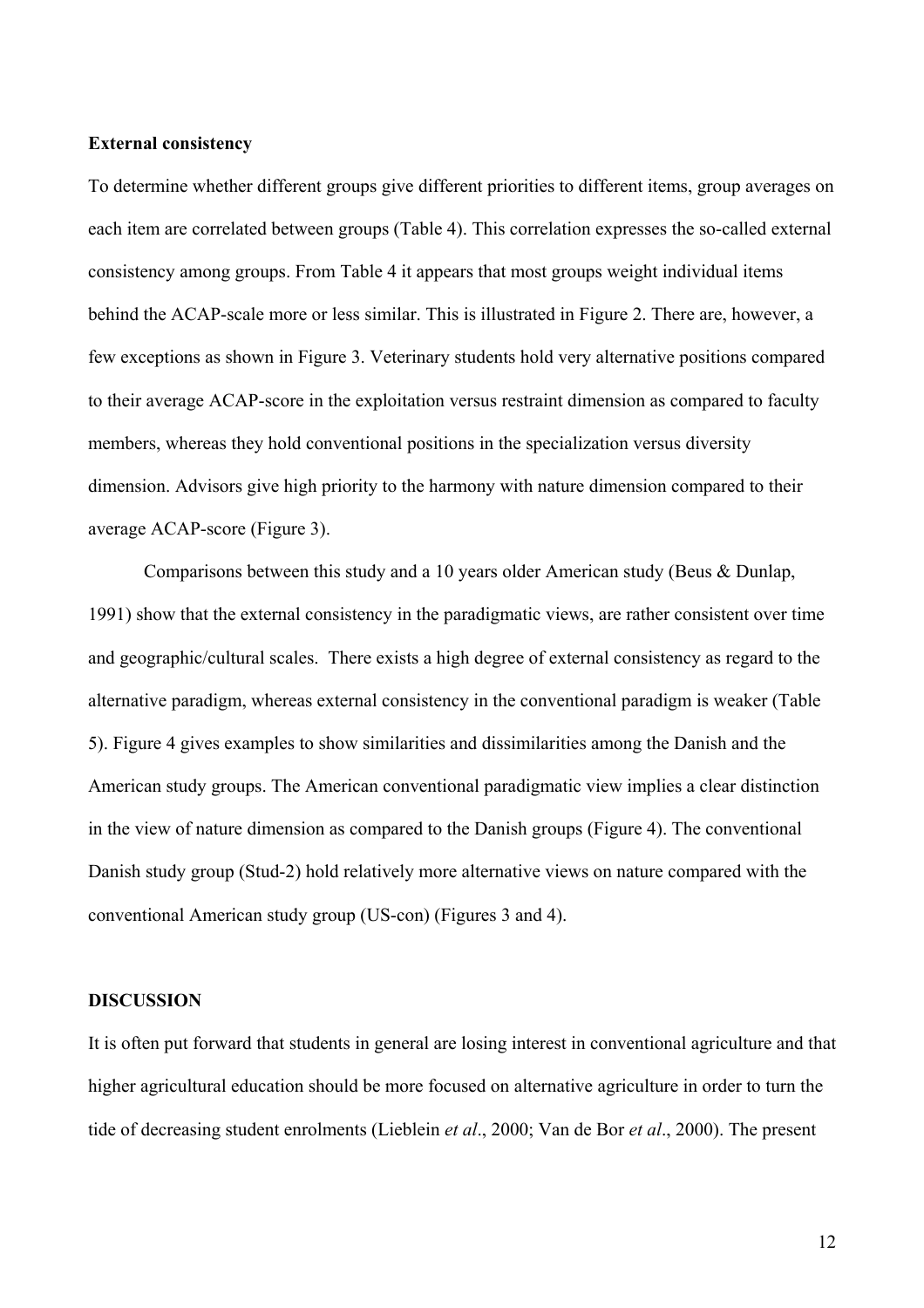study does not have the power to make generalizations about students' positions at The Royal Veterinarian and Agricultural University, but it has the power to show that at least some student groups at the university are strong believers in conventional agriculture. They are even stronger adherents of conventional agriculture that the American agrochemical business was in the early 1990s.

 The study shows that different student groups hold very diverse views on agriculture. Some students clearly prefer courses emphasizing alternative agriculture while others clearly prefer courses ignoring alternative farming. At least some courses enrol followers of either the alternative or the conventional agricultural paradigm.

 In this study, male students dominate courses preferred by adherents of conventional agriculture and female students dominate courses preferred by adherents of alternative agriculture. This is in agreement with earlier findings (Beus & Dunlap, 1994; Chiappe & Flora, 1998; Egri, 1999), which shows that males hold more conventional attitudes and behaviours to agriculture than females.

 Values and attitudes to agriculture have implications for motivation and learning preferences. Personal values affect attitudes, which in turn affect beliefs, intensions, decisions and actions (Beus & Dunlap, 1994; Allen & Bernhardt, 1995; Osborne & Dyer, 2000). The present study reveals a wide range of values and attitudes among students and faculty members and a link between students' course choices and their views on agriculture. Among students, the ACAP-score varied in the range of 45-119 and among faculty members it varies in the range of 49-119. This variation can be considered both as valuable source in education and as a potential and threatening conflict. It may be a valuable source if values and attitudes are included in a common learning process emphasizing the socially contested nature of education and sustainability. Hereby, it may help people to reflect on different values and realize other worldviews in more informed and

13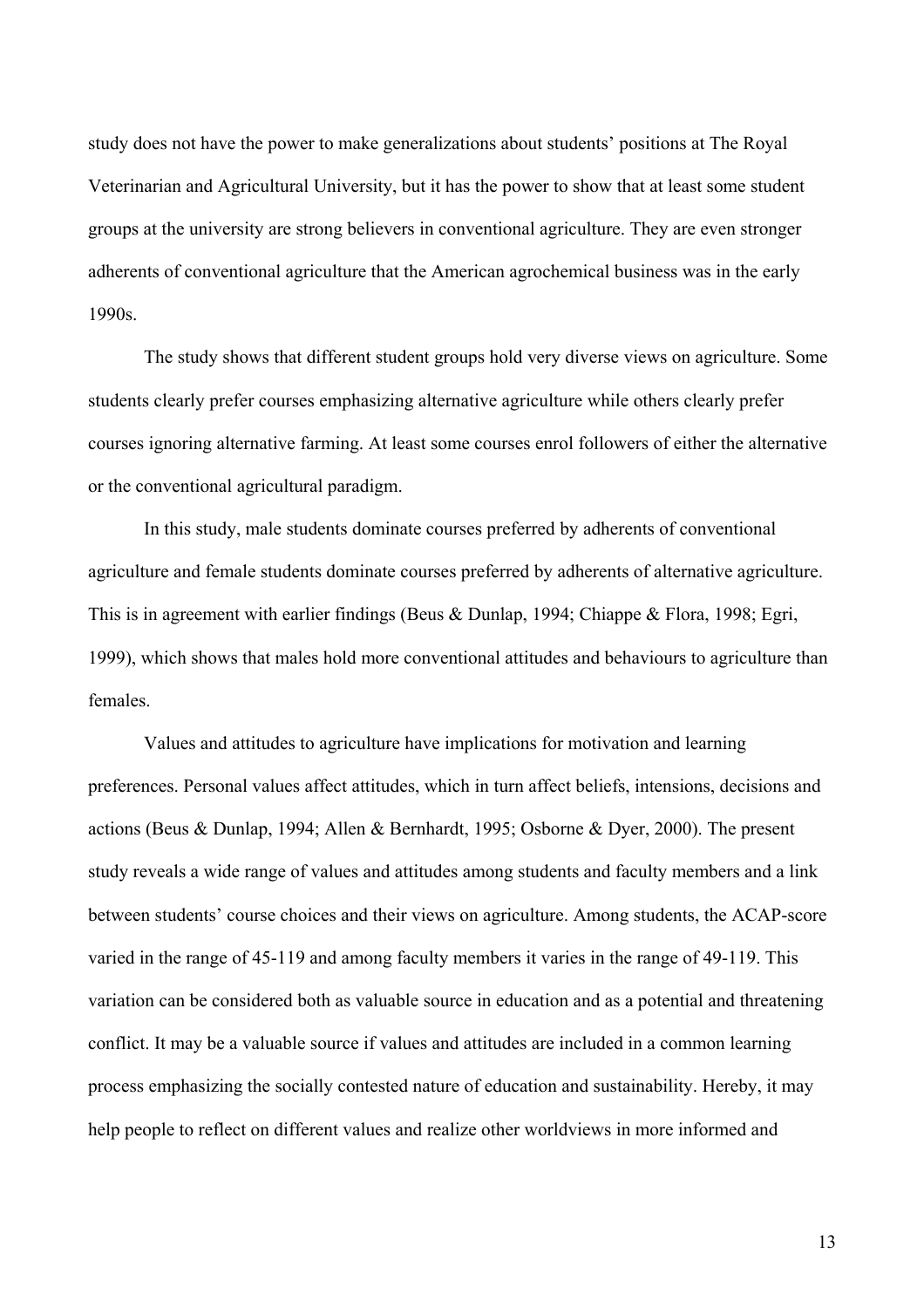democratic ways. Problems, however, may arise if values are disowned in education, as often recognized in higher agricultural education. When students and teachers try to convince themselves that education is value-free and that the concept of sustainability is a single-value issue, they easily become narrow-focused technocrats unable to understand and act in a complex post-modern society. As indicated by this study, even courses that are supposed to be strictly scientific without supporting any specific values and attitudes such as Plant Production in Agriculture may be associated with strong attitudes supporting a single agricultural paradigm, the conventional.

 It should be considered as a clear shortcoming if agricultural students leave universities without knowing that sustainable agriculture is a socially constructed and contested concept involving human values. As a first step in a process where values and attitudes associated with sustainable agriculture are integrated into agricultural education, the ACAP-scale has been found to be useful and easy to handle for non-sociological trained teachers. It is a tool to determine the degree of divergence between alternative and conventional agriculturalists, to identify the elements of the debate over which there is divergence, and to examine the degree to which each camp holds consistent positions across these elements. Furthermore, the results from investigations are easy to communicate across varied agricultural landscapes.

 ACAP-scores may also indicate the motivation or lack of motivation for radical changes in education and transitions towards 'strong' sustainability (Sterling, 1996), and they may help the respondents to reflect on their own values and attitudes. ACAP-scores may act as a starting point in the discussion about values and attitudes to agriculture. Personally, the authors have realized, that teaching organic agriculture has to be adjusted in accordance to students' attitudinal positions in order to create motivation and achievements; and that it requires improved skills to teach students about alternative farming if they are adherents to the conventional agricultural paradigm.

14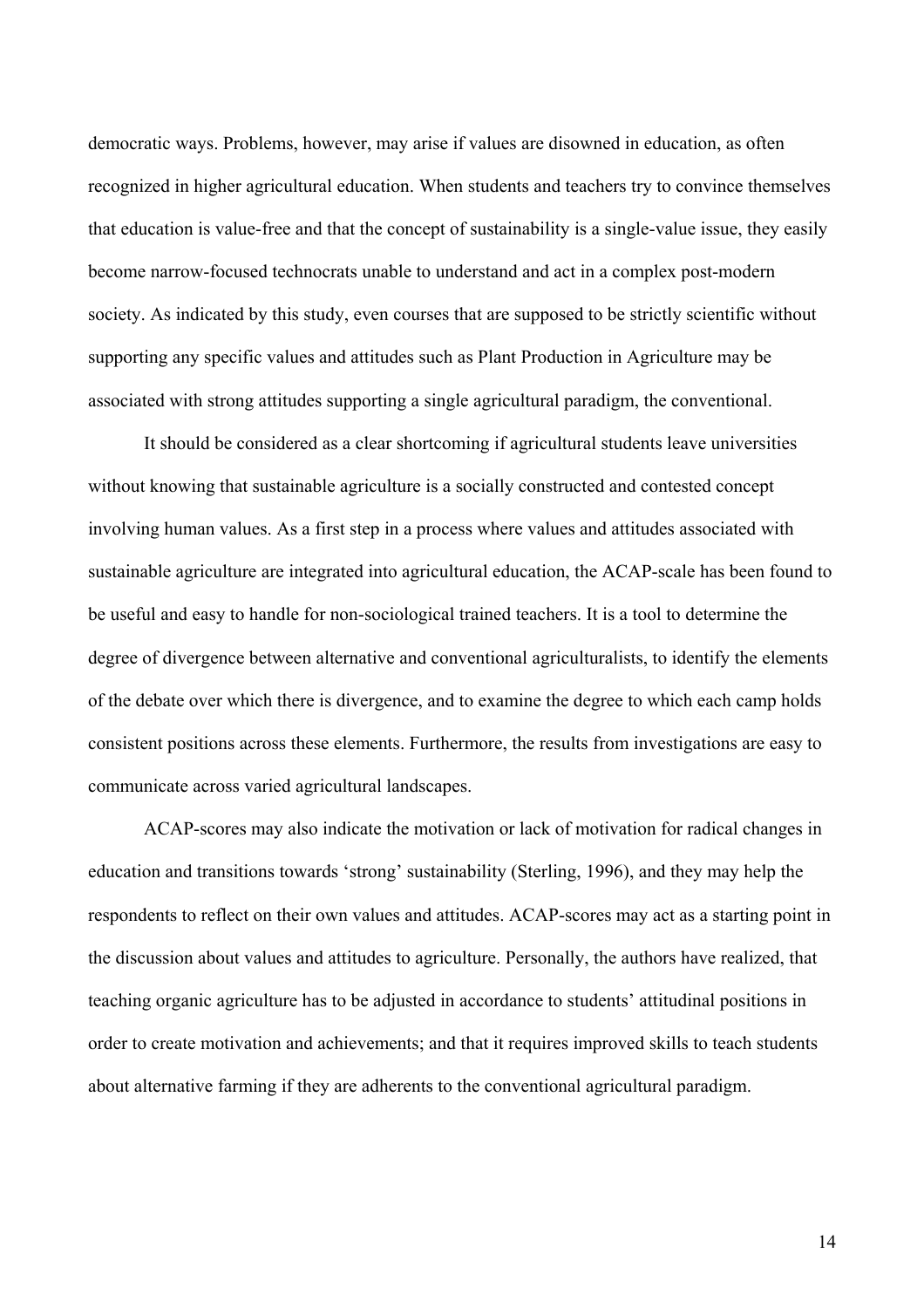#### **CONCLUSIONS**

We found that the ACAP-scale can (1) identify key elements of the debate of conventionalalternative farming and quantify the degree of divergence between opponents of conventional and alternative farming, (2) quantify the degree to which each camp holds consistent paradigmatic positions (defined as internal consistency), (3) quantify the degree to which different camps give similar priorities to different items relative to their paradigmatic positions (defined as external consistency), and (4) provide information about values and attitudes to sustainable agriculture which are easy to communicate across varied groups.

 By use of the ACAP-scale it was found that (1) values and attitudes among students and faculty members vary significantly, (2) student's course choices are influenced by their paradigmatic position, (3) some courses enrol followers of either the alternative or the conventional agricultural paradigm, (4) females hold more alternative views than males and that (5) older students hold more alternative views that younger students.

 It is concluded that the wide range of values and attitudes among students and teachers found in this study calls for teaching methods that make values and attitudes visible in agricultural education and consider human values as both subjects and agents in relation to sustainable agriculture. It cannot be taken for granted that students and faculty members of agricultural universities share the radical visions of sustainability as sometimes presupposed of bodies working for sustainable development.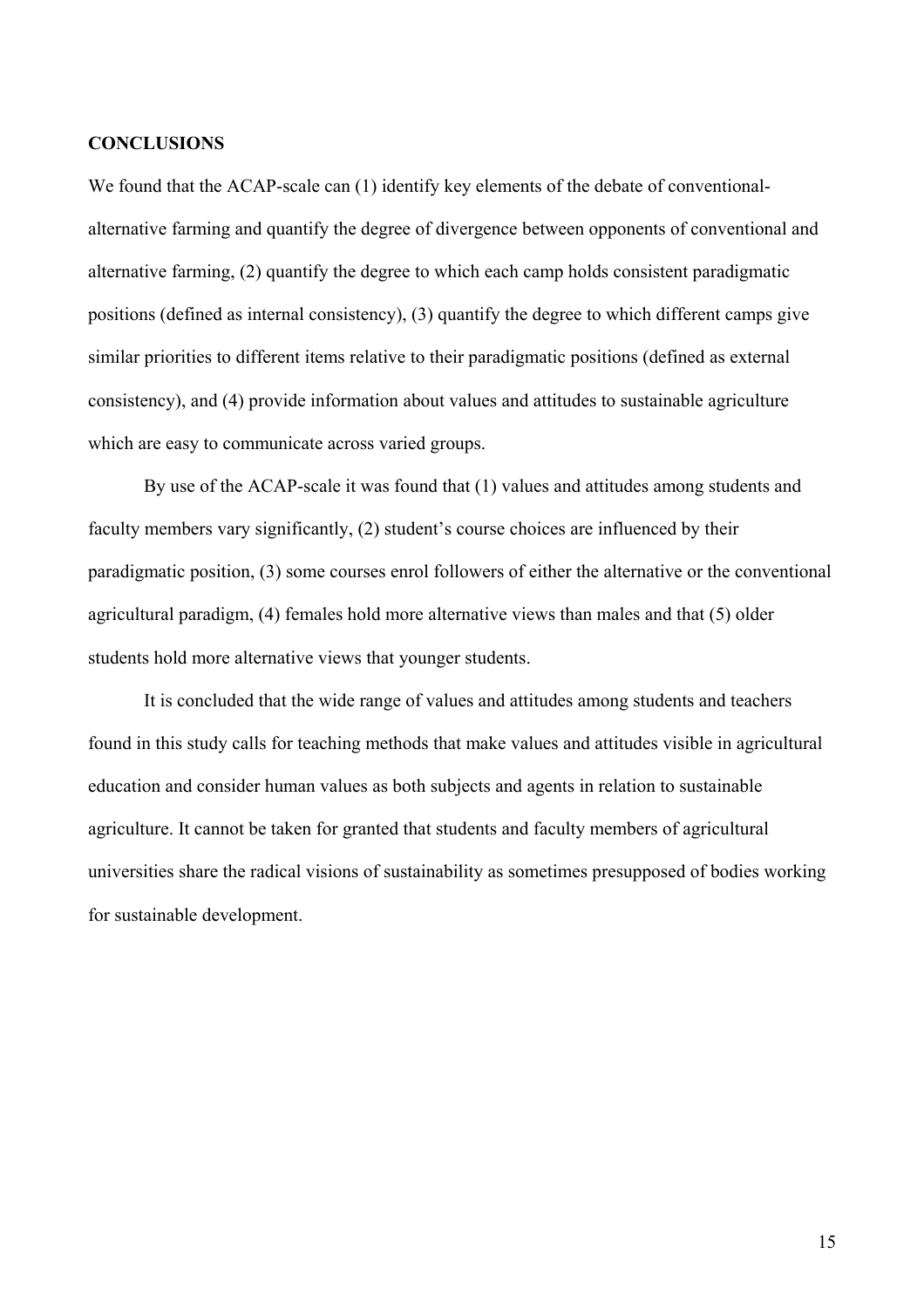#### References

- Allen, J.C. & Bernhardt, K. (1995). Farming practices and adherence to an alternative-conventional agricultural paradigm. *Rural Sociology*, **60**, 297-309
- Beus, C.E. & Dunlap, R.E. (1990). Conventional versus alternative agriculture: The paradigmatic roots of the debate. *Rural Sociology*, **55**, 590-616
- Beus, C.E. & Dunlap, R.E. (1991). Measuring adherence to alternative vs. conventional agricultural paradigms: A proposed scale. *Rural Sociology*, **56**, 432-460
- Beus, C.E. & Dunlap, R.E. (1992). The alternative-conventional agriculture debate: Where do agricultural faculty stand? *Rural Sociology*, **57**, 363-380
- Beus, C.E. & Dunlap, R.E. (1994). Agricultural paradigms and the practice of agriculture. *Rural Sociology*, **59,** 620-635
- Ciappe, M.B. & Flora, C.B. (1998). Gendered elements of the alternative agriculture paradigm. *Rural Sociology*, **63**, 372-393
- Dunlap, R.E., Beus, C.E., Howell, R.E. & Waud, J. (1992). What is sustainable agriculture? An empirical examination of faculty and farmer definitions. *Journal of Sustainable Agriculture*, **3(**1), 5-39
- Egri, C.P. (1999). Attitudes, backgrounds and information preferences of Canadian organic and conventional farmers: Implications for organic farming advocacy and extension. *Journal of Sustainable Agriculture*, **13**(3), 45-72
- Filho, W.L. (2000). Dealing with misconceptions on the concept of sustainability. *International Journal of Sustainability in Higher Education*, **1**, 9-19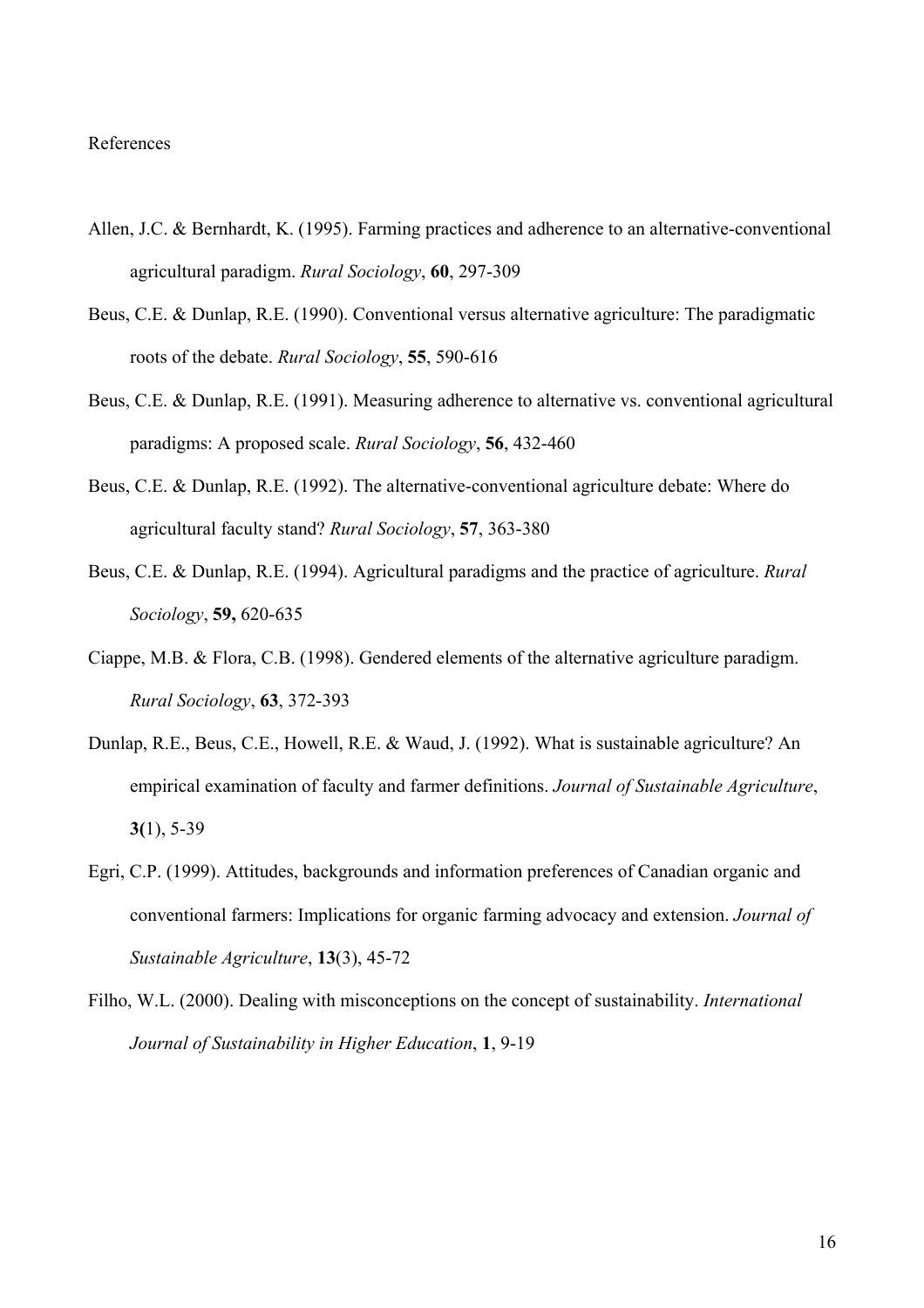- Francis, C.A., Lieblein, G., Helenius, J., Salomonsson, L., Olsen, H. & Porter, J. (2001). Challenges in designing ecological agriculture education: A Nordic perspective on change. *American Journal of Alternative Agriculture*, **16**(2), 89-95
- Garton, B.L.; Thompson, G.W. & Cono, J. (1997). Agriculture teachers and students: In concert or conflict? *Journal of Agriculture Education*, **38**(1), 38-45
- Huckle, J. (1996). Realizing sustainability in changing times. *Education for Sustainability*. (J. Huckle & S. Sterling, eds.), pp.3-17. Earthscan Publications Ltd; London, U.K.
- Huckle, J. & Sterling, S. (1996). *Education for Sustainability*. Earthscan Publications Ltd; London. U.K.
- Lieblein, G., Francis, C. & King, J. (2000). Conceptual framework for structuring future agricultural colleges and universities in industrial countries. *The Journal of Agricultural Education and Extension*, **6**, 213-222
- Osborne, E.W. & Dyer, J.E. (2000). Attitudes of Illinois agriscience students and their parents toward agriculture and agricultural educations programs. *Journal of Agricultural Education*, **41**(3), 50-59
- Perdan, S., Azapagic, A. & Clift, R. (2000). Teaching sustainable development of engineering students. *International Journal of Sustainability in Higher Education*, **1**, 267-279
- Richards, S.A. (1988). Higher education for an alternative agriculture: British universities and the need for reform. *Biological Agriculture & Horticulture*, **5**, 347-364
- Simon-Brown, V. (2000). Sustainable living. Strategies for breaking the cycle of work and spend. *International Journal of Sustainability in Higher Education*, **1**, 290-296
- Sterling, S. (1996). Education in change. *Education for Sustainability*. (J. Huckle & S. Sterling, eds.), pp.18-39. Earthscan Publications Ltd; London, U.K.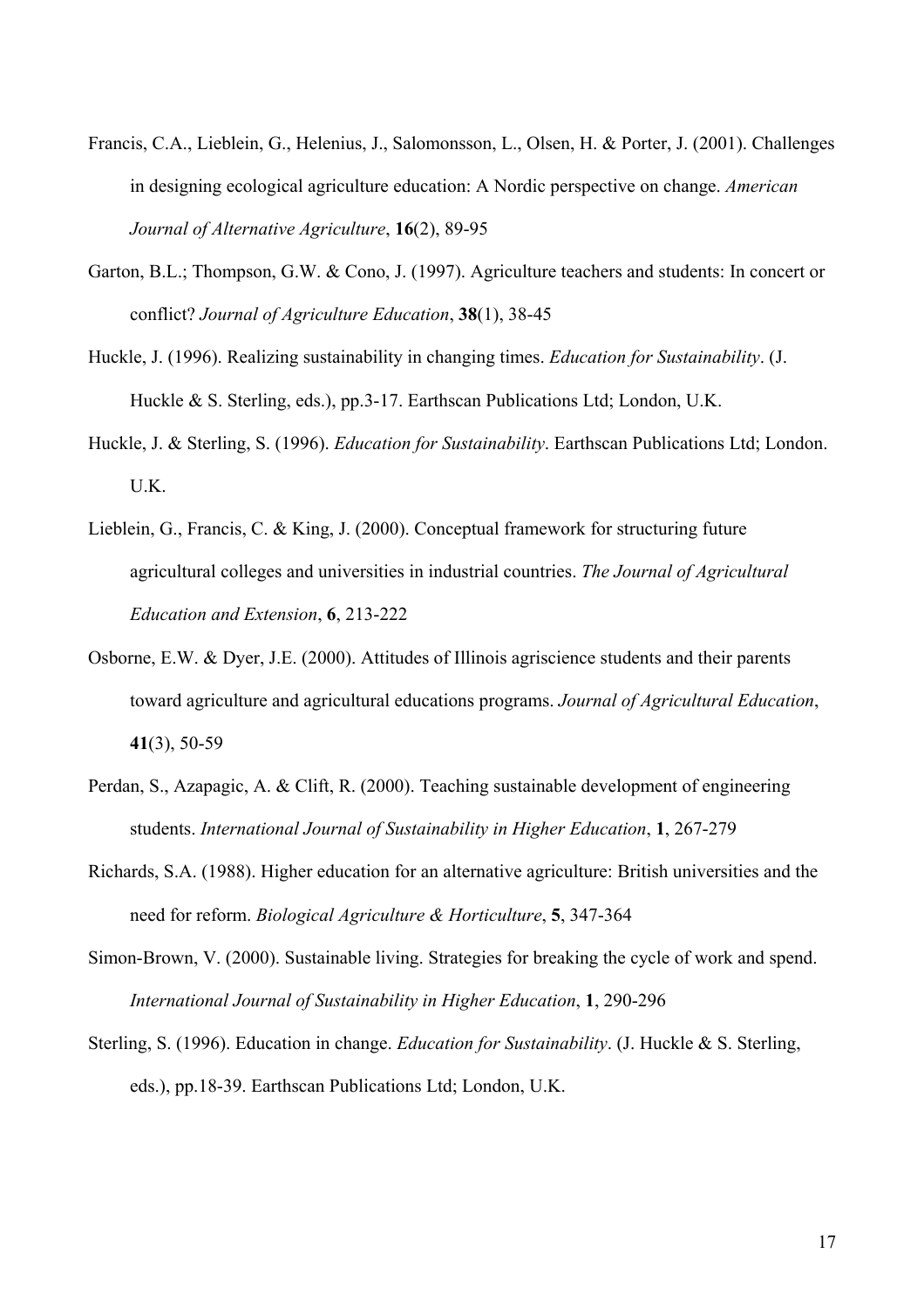- Van de Bor, W., Holen, P., Wals, A. & Filho, W.L. (2000). *Integrating Concepts of Sustainability into Education for Agriculture and Rural Development*. Peter Lang; Frankfurt am Main, Germany
- Van Weenen, H. (2000). Towards a vision of a sustainable university. *International Journal of Sustainability in Higher Education*, **1,** 20-34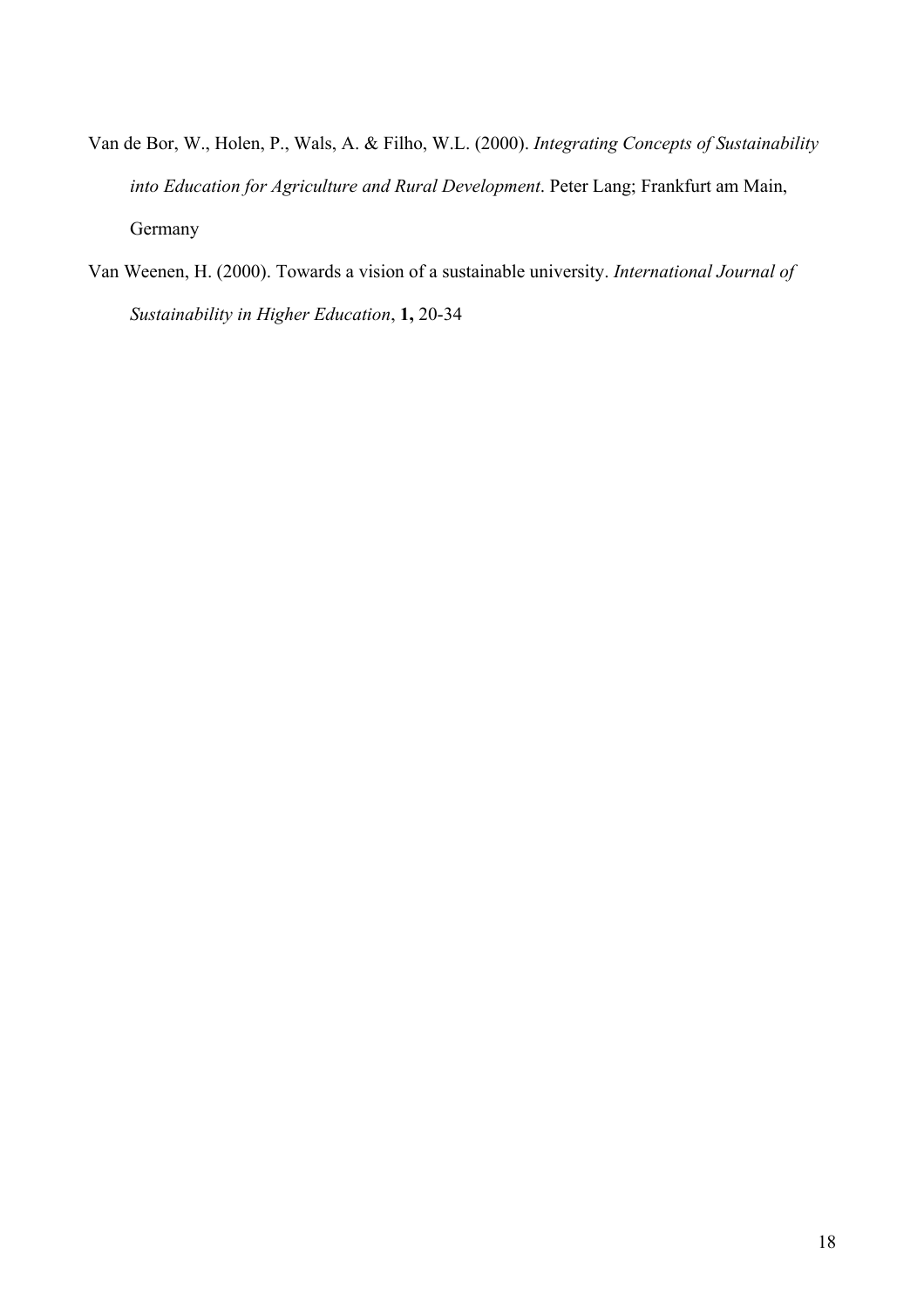# TABLE 1

Key issues of the questionnaire. The 24-items questionnaire used in this study is given in Beus  $\&$ Dunlap (1991).

| Conventional agriculture paradigm                                                                                                                                                                                                                                                                                                                                | Alternative agriculture paradigm                                                                                                                                                                                                                                                                                                                                        |  |  |  |
|------------------------------------------------------------------------------------------------------------------------------------------------------------------------------------------------------------------------------------------------------------------------------------------------------------------------------------------------------------------|-------------------------------------------------------------------------------------------------------------------------------------------------------------------------------------------------------------------------------------------------------------------------------------------------------------------------------------------------------------------------|--|--|--|
| <b>Dependence</b>                                                                                                                                                                                                                                                                                                                                                | Independence                                                                                                                                                                                                                                                                                                                                                            |  |  |  |
| Large, capital-intensive production units and<br>technology<br>Heavy reliance on external sources of energy,<br>$\bullet$<br>inputs, and credit.<br>Consumerism and dependence on the market<br>$\bullet$<br>Primary emphasis on science, specialists and<br>$\bullet$<br>experts                                                                                | Smaller, low-capital production units and<br>$\bullet$<br>technology<br>Reduced reliance on external sources of<br>$\bullet$<br>energy, inputs, and credit<br>More personal and community self-<br>$\bullet$<br>sufficiency<br>Primary emphasis on personal knowledge,<br>$\bullet$<br>skills, and local wisdom                                                         |  |  |  |
| <b>Centralization</b><br>National, international production,<br>٠<br>processing and marketing<br>Concentrated populations; fewer farmers<br>$\bullet$<br>Concentrated control of land, resources and<br>$\bullet$<br>capital                                                                                                                                     | <b>Decentralization</b><br>More local/regional production processing<br>and marketing<br>Dispersed populations; more farmers.<br>$\bullet$<br>Dispersed control of land, resources, and<br>capital                                                                                                                                                                      |  |  |  |
|                                                                                                                                                                                                                                                                                                                                                                  |                                                                                                                                                                                                                                                                                                                                                                         |  |  |  |
| Competition<br>Lack of cooperation; self-interest<br>$\bullet$<br>Farm traditions and rural culture outdated<br>$\bullet$<br>Small rural communities not necessary to<br>$\bullet$<br>agriculture<br>Farm work a drudgery; labour and input<br>٠<br>minimized<br>Farming a business only<br>$\bullet$<br>Primary emphasis on speed, quantity, and<br>٠<br>profit | <b>Community</b><br>Increased cooperation<br>Preservation of farm traditions and rural<br>$\bullet$<br>culture<br>Small communities essential to agriculture<br>Farm work rewarding; labour essential to be<br>٠<br>made meaningful<br>Farming a way of life as well as a business.<br>$\bullet$<br>Primary emphasis on permanence, quality,<br>$\bullet$<br>and beauty |  |  |  |
| <b>Domination of nature</b>                                                                                                                                                                                                                                                                                                                                      | <b>Harmony with nature</b>                                                                                                                                                                                                                                                                                                                                              |  |  |  |
| Humans are separate from and superior to<br>$\bullet$<br>nature                                                                                                                                                                                                                                                                                                  | Humans are part of and subject to nature                                                                                                                                                                                                                                                                                                                                |  |  |  |
| Nature consists primarily of resources to be<br>used                                                                                                                                                                                                                                                                                                             | Nature is valued primarily for its own sake                                                                                                                                                                                                                                                                                                                             |  |  |  |
| Life-cycle incomplete; decay (recycling wastes<br>٠<br>neglected)<br>Human-made systems imposed on nature<br>$\bullet$<br>Production maintained by agricultural<br>$\bullet$<br>chemicals<br>Highly processed, nutrient-fortified food                                                                                                                           | Life-cycle complete; growth and decay<br>balanced<br>Natural ecosystems are imitated<br>$\bullet$<br>Production maintained by development of<br>$\bullet$<br>healthy soil<br>Minimally processed, naturally nutritious<br>$\bullet$<br>food                                                                                                                             |  |  |  |
|                                                                                                                                                                                                                                                                                                                                                                  |                                                                                                                                                                                                                                                                                                                                                                         |  |  |  |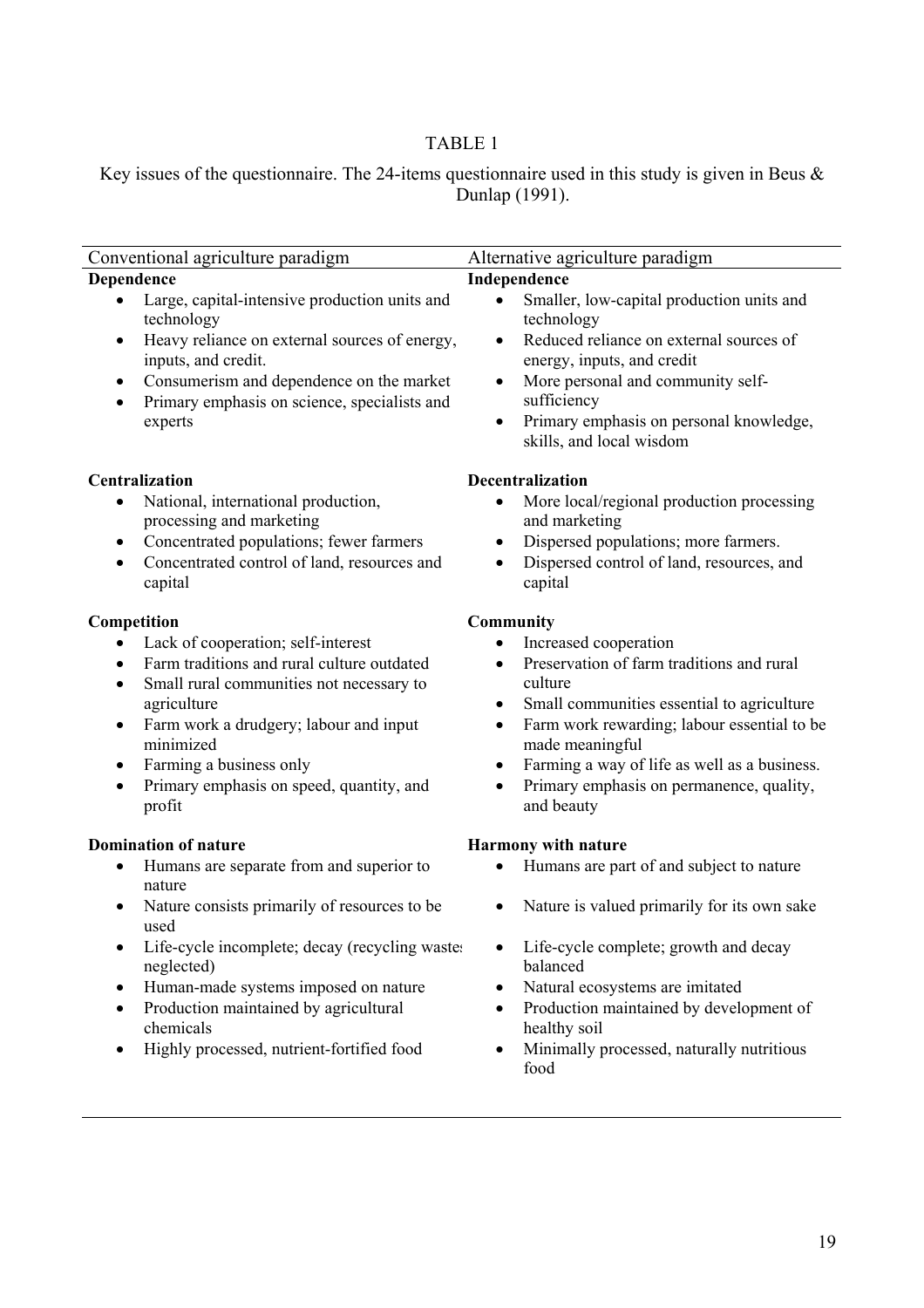| Continued.                                                                                                                                                                                                                                                                  |                                                                                                                                                                                                       |  |  |  |
|-----------------------------------------------------------------------------------------------------------------------------------------------------------------------------------------------------------------------------------------------------------------------------|-------------------------------------------------------------------------------------------------------------------------------------------------------------------------------------------------------|--|--|--|
| Conventional agriculture paradigm                                                                                                                                                                                                                                           | Alternative agriculture paradigm                                                                                                                                                                      |  |  |  |
| <b>Specialization</b><br>Narrow genetic base<br>Most plants grown in monocultures<br>$\bullet$<br>Single-cropping in succession<br>$\bullet$<br>Separation of crops and livestock<br>$\bullet$<br>Highly specialized, reductionistic science and<br>$\bullet$<br>technology | <b>Diversity</b><br>Broad genetic base<br>More plants grown in poly-culture.<br>Multiple crops in complementary rotations<br>Integration of crops and livestock<br>Locally adapted production systems |  |  |  |
| <b>Exploitation</b>                                                                                                                                                                                                                                                         | <b>Restraint</b>                                                                                                                                                                                      |  |  |  |
| External costs often ignored<br>$\bullet$<br>Short-term benefits outweigh long-term<br>$\bullet$<br>consequences                                                                                                                                                            | All external costs must be considered<br>Short-term and long-term outcomes equally<br>important                                                                                                       |  |  |  |
| Based on heavy use of non-renewable<br>$\bullet$<br>resources                                                                                                                                                                                                               | Based on renewable resources; non-<br>renewable resources conserved                                                                                                                                   |  |  |  |
| Great confidence in science and technology<br>$\bullet$                                                                                                                                                                                                                     | Limited confidence in science and<br>technology                                                                                                                                                       |  |  |  |
| High consumption to maintain economic<br>$\bullet$<br>growth                                                                                                                                                                                                                | Consumption restrained to benefit future<br>generations                                                                                                                                               |  |  |  |

• Self-discovery; simpler lifestyles; non-

materialism

• Financial success; busy lifestyles;

materialism

# TABLE 1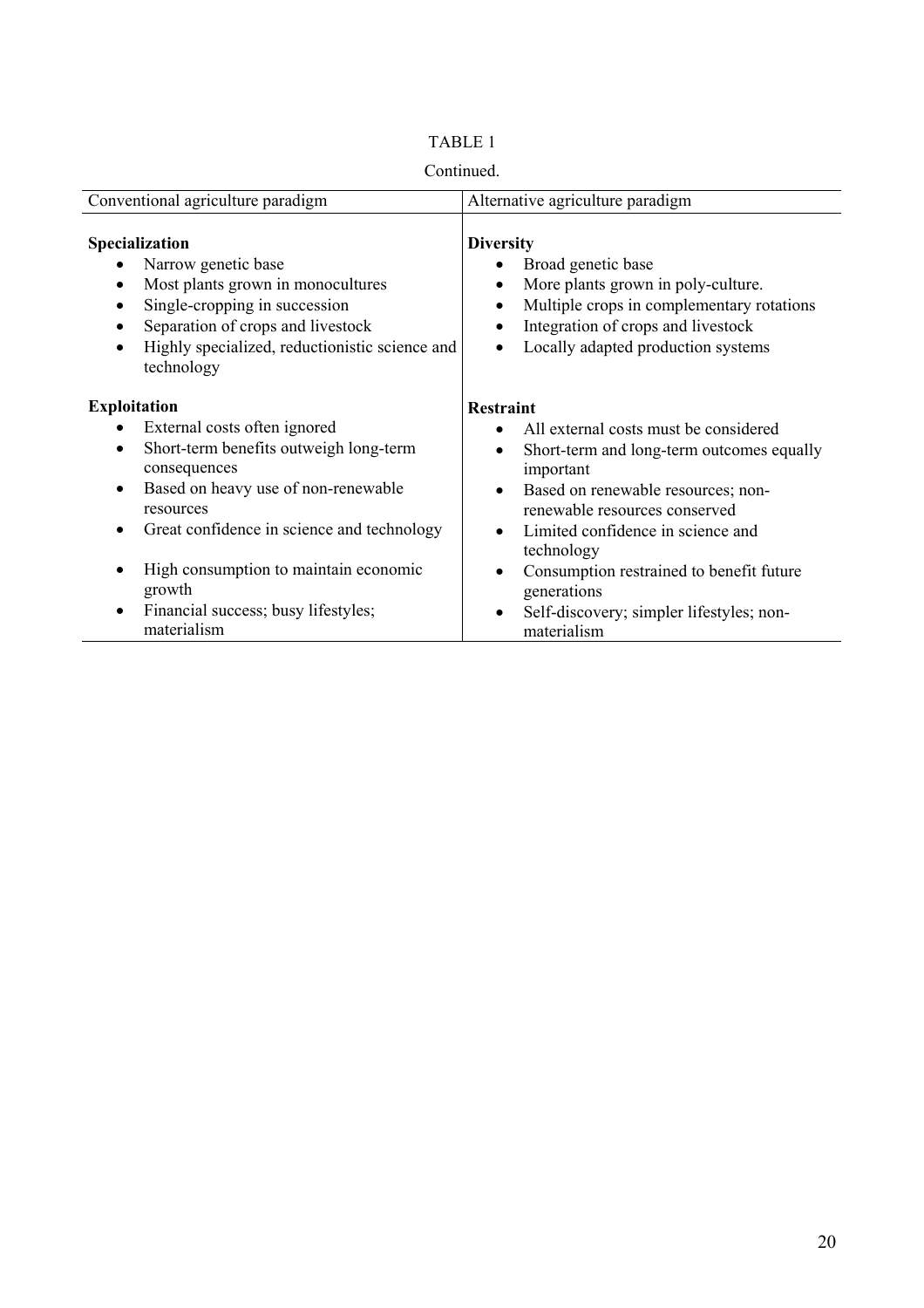# TABLE 2 ACAP-scores for respondent groups.

| Respondent groups                           | N              | Merged respondents | ACAP score*        |  |  |
|---------------------------------------------|----------------|--------------------|--------------------|--|--|
|                                             |                | groups in further  | (range)            |  |  |
|                                             |                | analyses           |                    |  |  |
| Agricultural and/or horticultural students  |                |                    |                    |  |  |
| following course in                         |                |                    |                    |  |  |
| Organic Farming                             | $\overline{7}$ | Stud-1             | $106^a (87-119)$   |  |  |
| Introduction to Organic Farming             | 9              | Stud-1             | $83^{bc}$ (63-107) |  |  |
| Plant production in agriculture             | $\tau$         | Stud-2             | $72cd$ (57-91)     |  |  |
| Crop Husbandry                              | 15             | Stud-2             | $68^d$ (45-88)     |  |  |
| Advance horticulture                        | $\overline{7}$ | Stud-ref           | $82^{bc}$ (77-91)  |  |  |
| Veterinarian students following a course in |                |                    |                    |  |  |
| Special pathology                           | 45             | Stud-ref           | $86^b (68-114)$    |  |  |
| Faculty staff                               |                |                    |                    |  |  |
| Organic Farming Unit                        | 18             | Facu-1             | $95^b(54-119)$     |  |  |
| The rest of the Department of               | 22             | Facu-2             | $86^b$ (49-115)    |  |  |
| <b>Agricultural Sciences</b>                |                |                    |                    |  |  |
| Farmer advisors                             | 10             | Advisor            | $91^b$ (78-104)    |  |  |
| Total                                       | 140            |                    | 85 (45-119)        |  |  |

\*Letters attached to ACAP-score show statistic difference at p < 0.05 according to Duncan multiple range test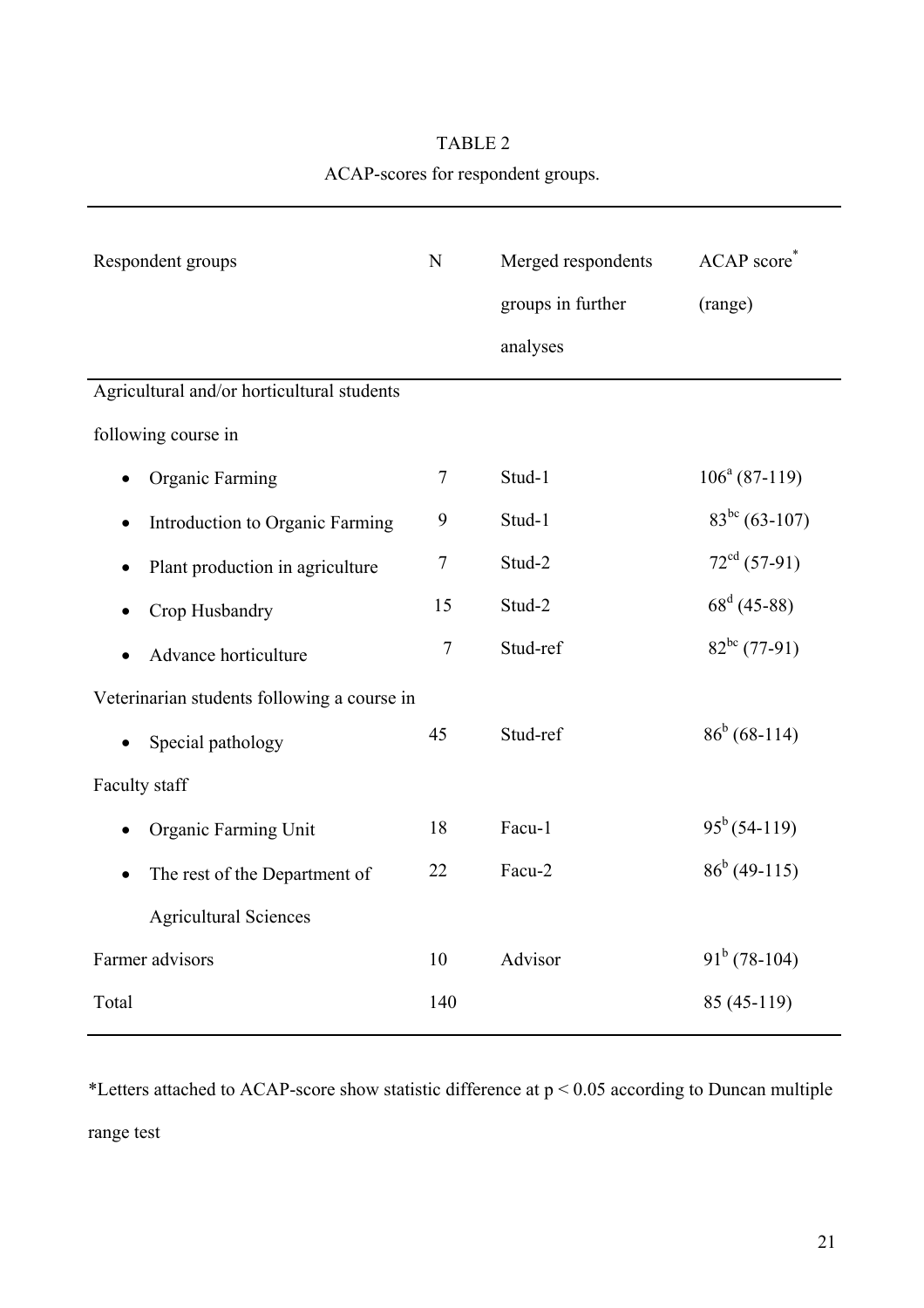# TABLE 3

Internal consistency of agricultural paradigms (mean of all correlations between individual items and the ACAP-score - see text for further explanation). Group identification according to Table 2.

| Group           | <b>Total ACAP-score</b> | Internal consistency |
|-----------------|-------------------------|----------------------|
| Facu-1          | 95                      | 0.67                 |
| Facu-2          | 86                      | 0.52                 |
| Stud-1          | 94                      | 0.67                 |
| Stud-2          | 69                      | 0.49                 |
| Stud-ref        | 86                      | 0.38                 |
| <b>Advisors</b> | 91                      | 0.53                 |

# TABLE 4

External consistency of agricultural paradigms (correlations between item scores from different

|  | groups - see text for further explanation). Group identification according to Table 2. |
|--|----------------------------------------------------------------------------------------|
|  |                                                                                        |

| Facu-2     | Stud-1     | Stud-2     | Stud-ref   | Advisor    |
|------------|------------|------------|------------|------------|
| $0.713***$ | $0.728***$ | $0.664***$ | $0.504*$   | $0.506*$   |
|            | $0.684***$ | $0.570***$ | $0.699***$ | $0.627***$ |
|            |            | $0.636***$ | $0.762***$ | $0.806***$ |
|            |            |            | $0.443**$  | $0.443*$   |
|            |            |            |            | $0.750***$ |
|            |            |            |            |            |

Significant at \* p < 0.05; \*\* p < 0.01; \*\*\* p < 0.001.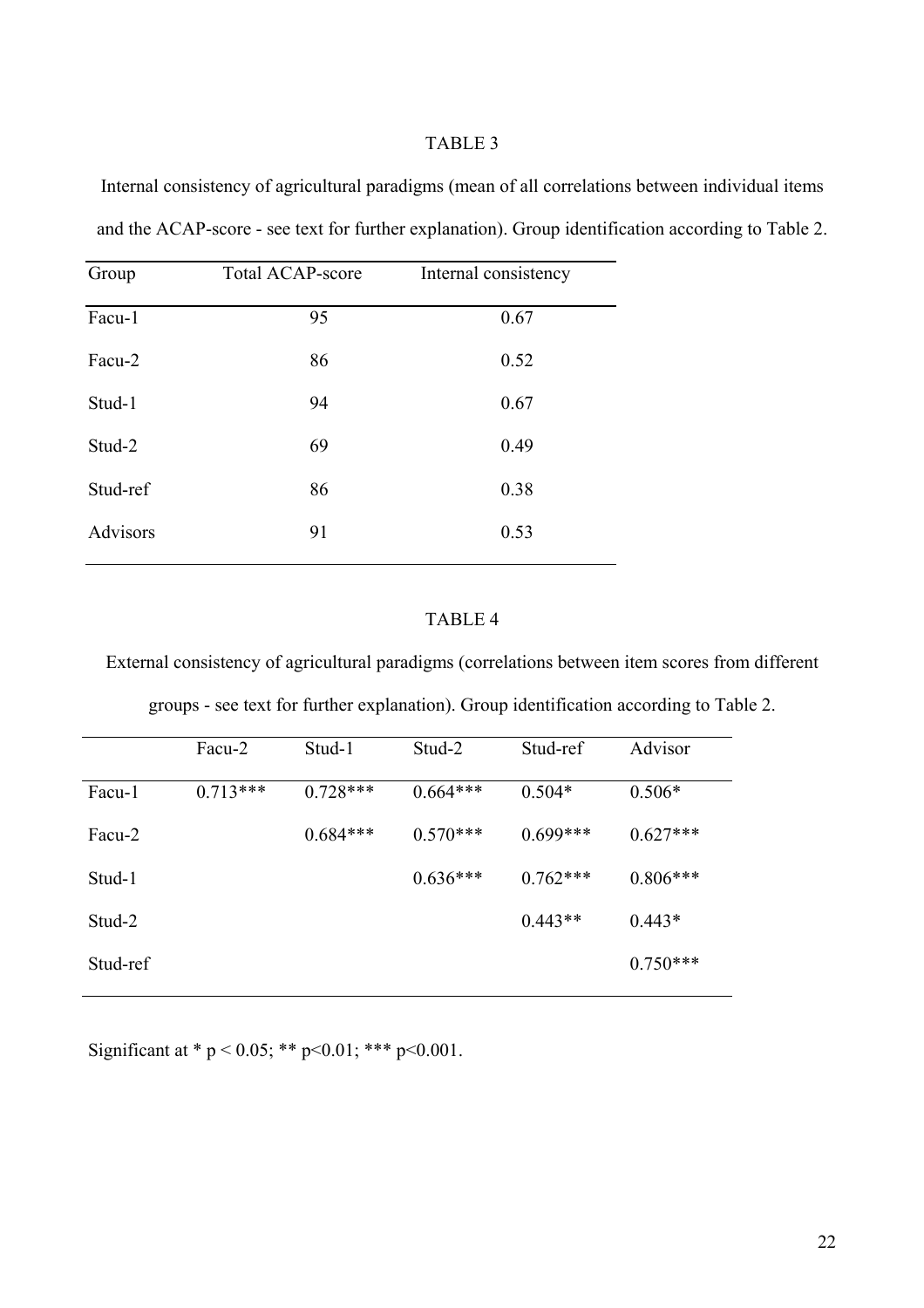# TABLE 5

External consistency of agricultural paradigms (correlations between item scores from different groups) between study groups separated in time (10 years) and geography (Europe versus USA).

US-data is from Beus & Dunlap (1991). Group identification according to Table 2.

|                     | Facu-1       | Facu-2       | Stud-1                                      | Stud-2               | Stud-ref | Advisor       |
|---------------------|--------------|--------------|---------------------------------------------|----------------------|----------|---------------|
| US-Alternative      |              |              |                                             |                      |          |               |
| $(ACAP-score: 102)$ | $0.721***$   |              | $0.777***$ $0.758***$ $0.558***$ $0.776***$ |                      |          | $0.644***$    |
| US-Conventional     |              |              |                                             |                      |          |               |
| $(ACAP-score: 73)$  | $0.352^{NS}$ | $0.372^{NS}$ | $0.263^{NS}$                                | $0.558**$ $0.221$ NS |          | $0.010^{N_S}$ |

<sup>NS</sup> not statistical significant; \*\*  $p < 0.01$ ; \*\*\*  $p < 0.001$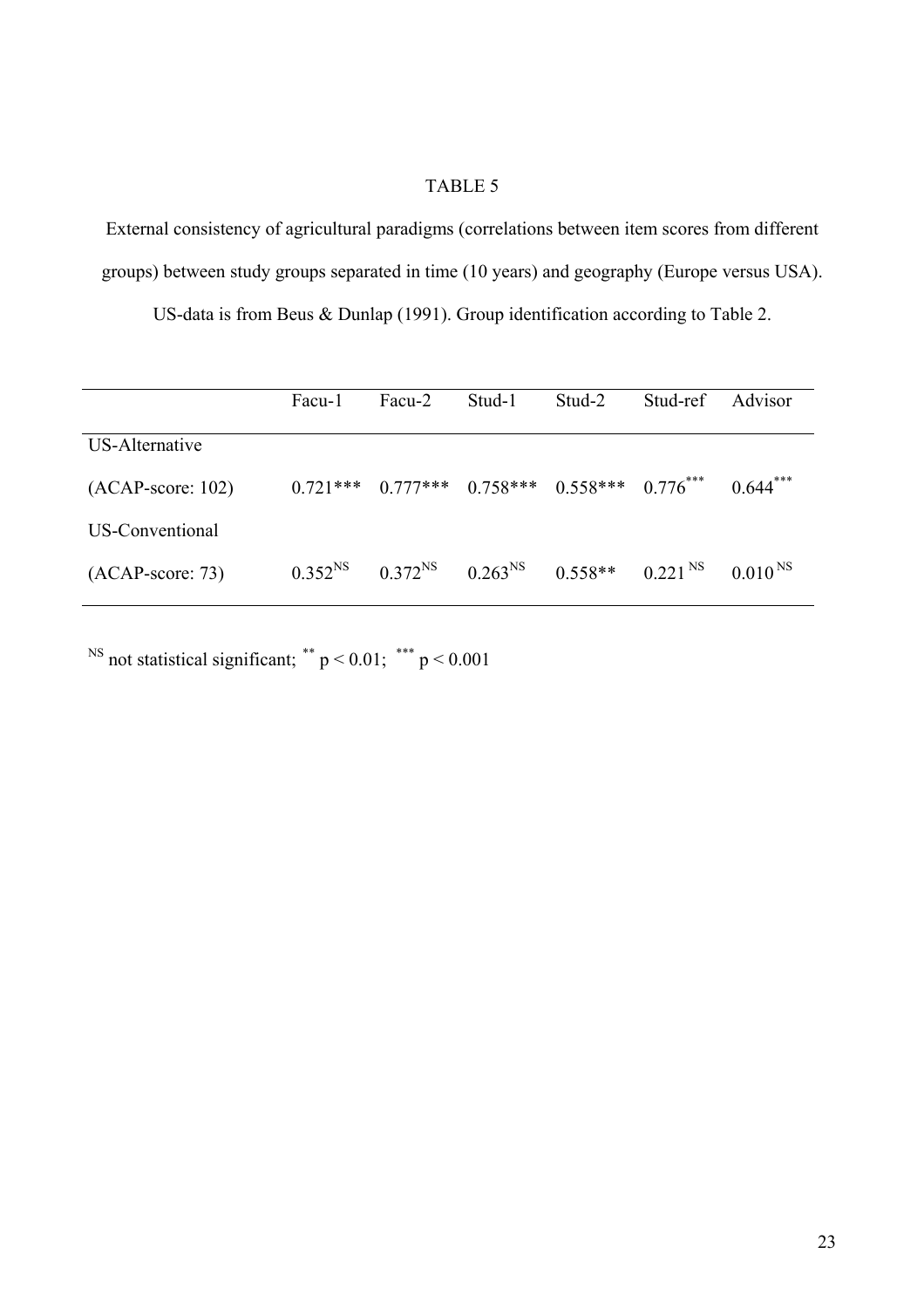**FIGURE 1.** Relationships between ACAP-scores and single item scores for students expected to positive towards organic farming (Stud-1) and students expected to be positive towards conventional farming (Stud-2). Upper figure shows an item with a strong coherence to the ACAPscore. Lower figure shows an item with a weak coherence to the ACAP-score. Item F: Alternative position: Agricultural scientists and policy-makers should recognize that there are limits to what nature can provide and adjust their expectations accordingly. Conventional position: Agricultural scientists and policymakers should expand efforts to develop biotechnologies and other innovations in order to increase food supplies. Item G: Alternative position: Good farming depends mainly on personal experience and knowledge of the land. Conventional position: Good farming depends mainly on applying the findings of modern agricultural science. Item letters according to Beus & Dunlap (1991).

**FIGURE 2.** Examples of high external consistency between study groups. Upper figure shows faculty members working with organic farming (Facu-1) and faculty members working with plant science in general (Facu-2). Lower figure shows students expected to positive towards organic farming (Stud-1) and students expected to be positive towards conventional farming (Stud-2). Item scores grouped in six major dimensions according to Table 1. DECEN denotes the centralization versus decentralization, HARMO denotes domination of nature versus harmony with nature, COMM denotes competition versus community, DIVER denotes specialization versus diversity, INDEP denotes dependence versus independence and RESTR denotes exploitation versus restraint.

**FIGURE 3.** Examples of low external consistency between study groups. Upper figure shows students for whom there were no expectations about attitudes (Stud-ref) and students expected to be positive towards conventional farming (Stud-2). Lower figure shows faculty members working with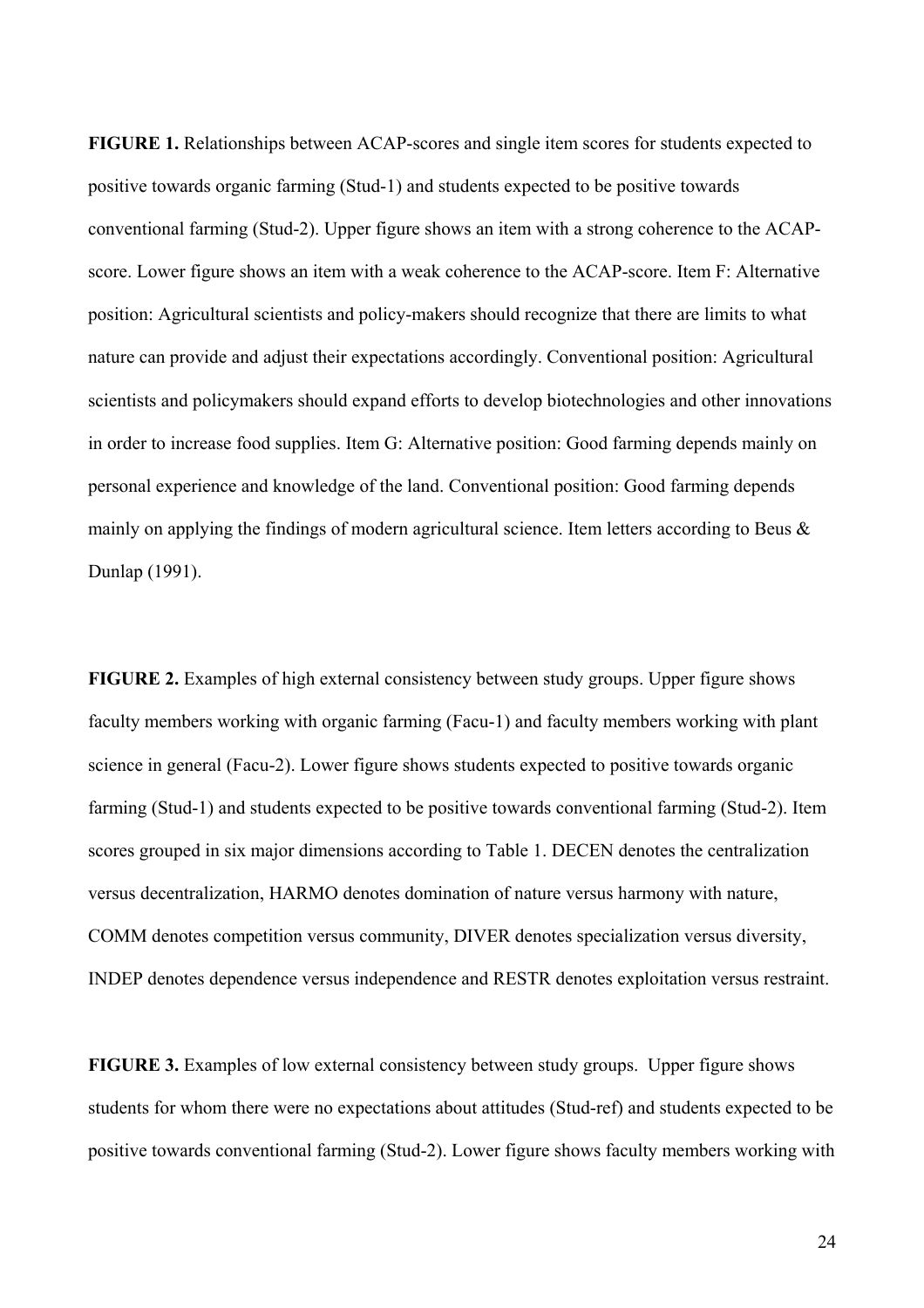organic farming (Facu-1) and organic farmer advisors (Advisor). Item scores grouped in six major dimensions according to Table 1. Dimension abbreviations as in Figure 2.

**FIGURE 4.** Examples of low (upper figure) and high external consistency (lower figure) between the current Danish study groups and US-groups. Stud-ref denotes students for whom there were no expectations about attitudes, Facu-2 denotes faculty members working with plant science, US-con and US-alt denote conventional and alternative groups in a 10 years old US-study published by Beus & Dunlap (1991). Item scores grouped in six major dimensions according to Table 1. Dimension abbreviations as in Figure 2.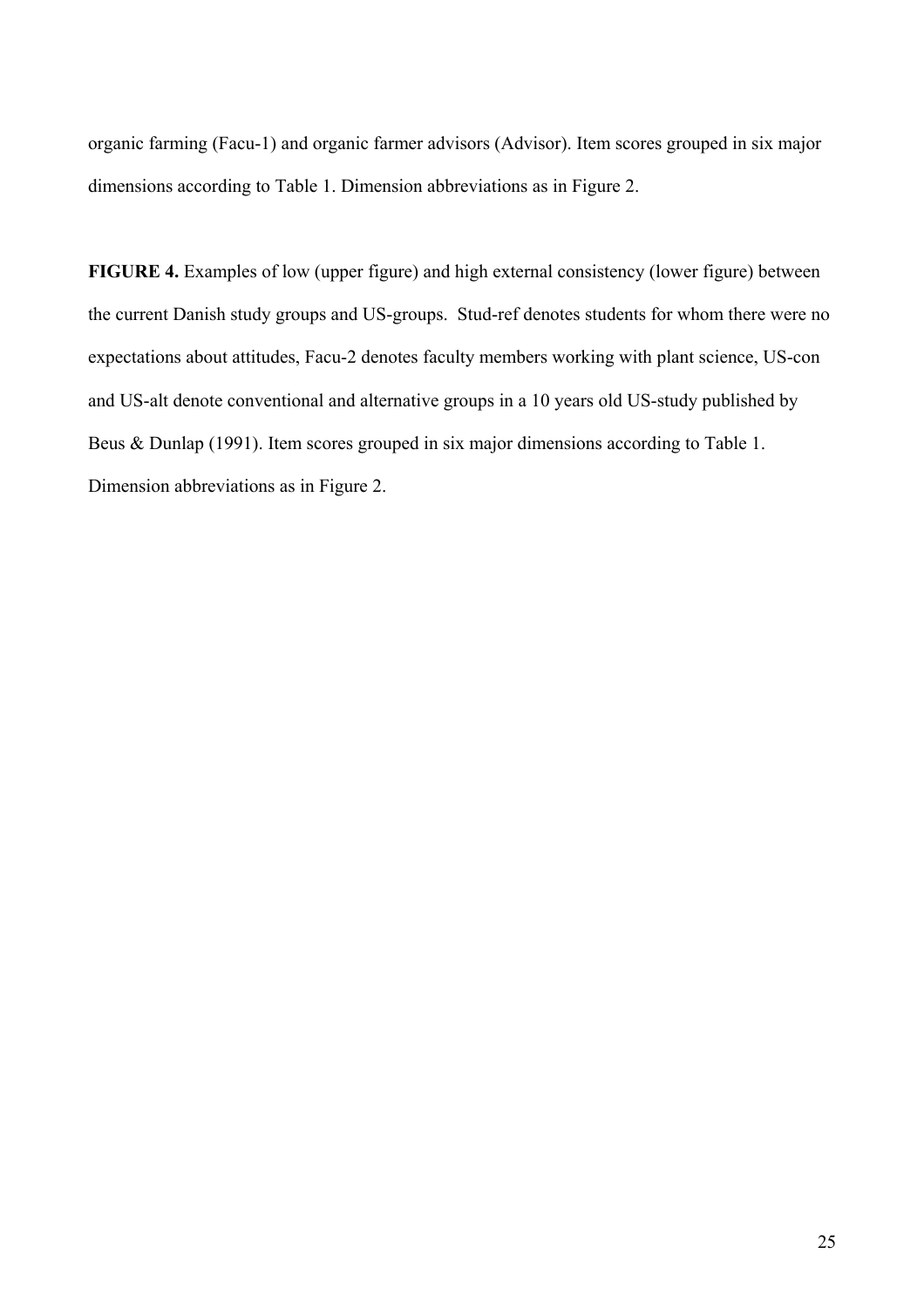

**Figure 1**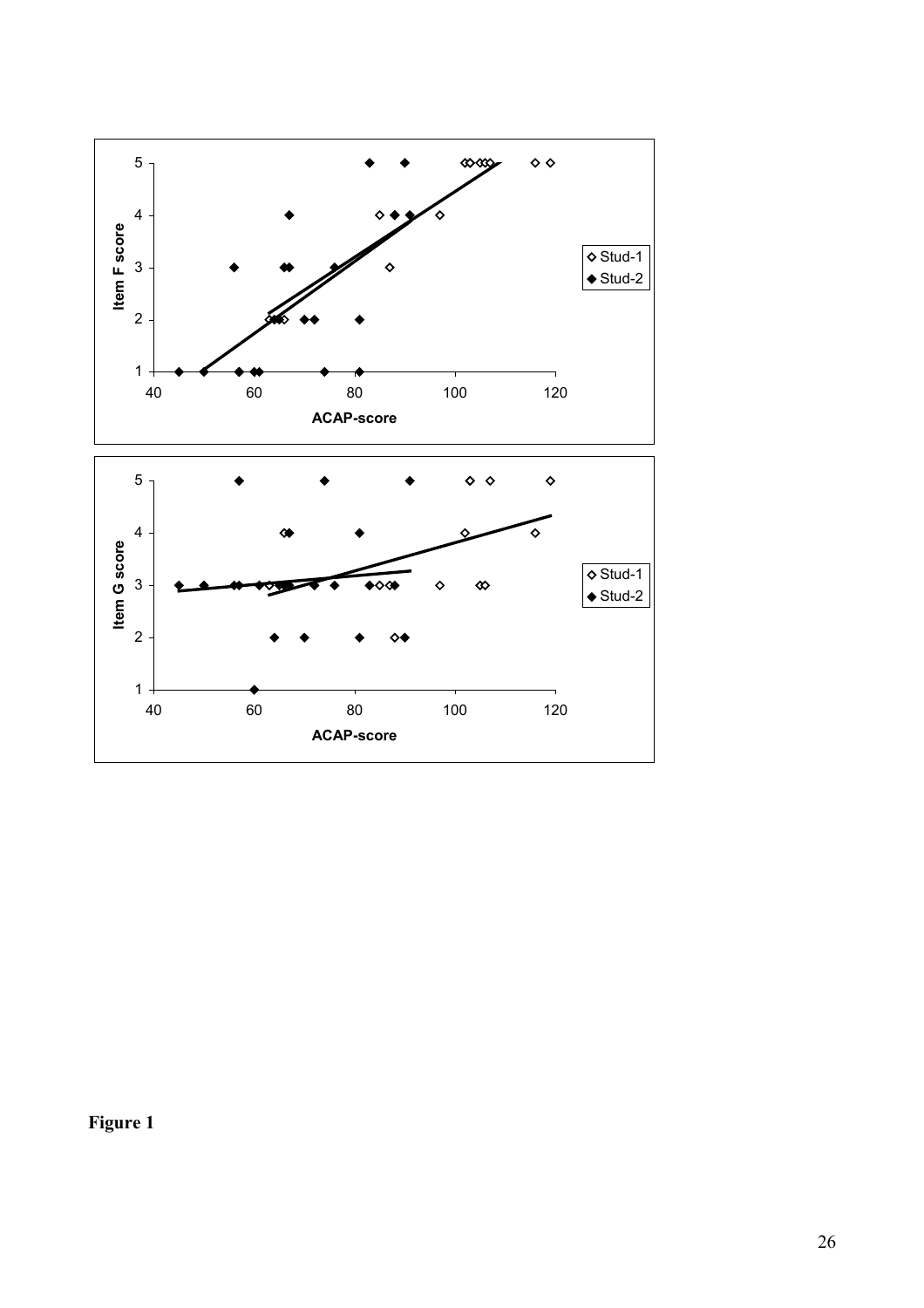

**Figure 2**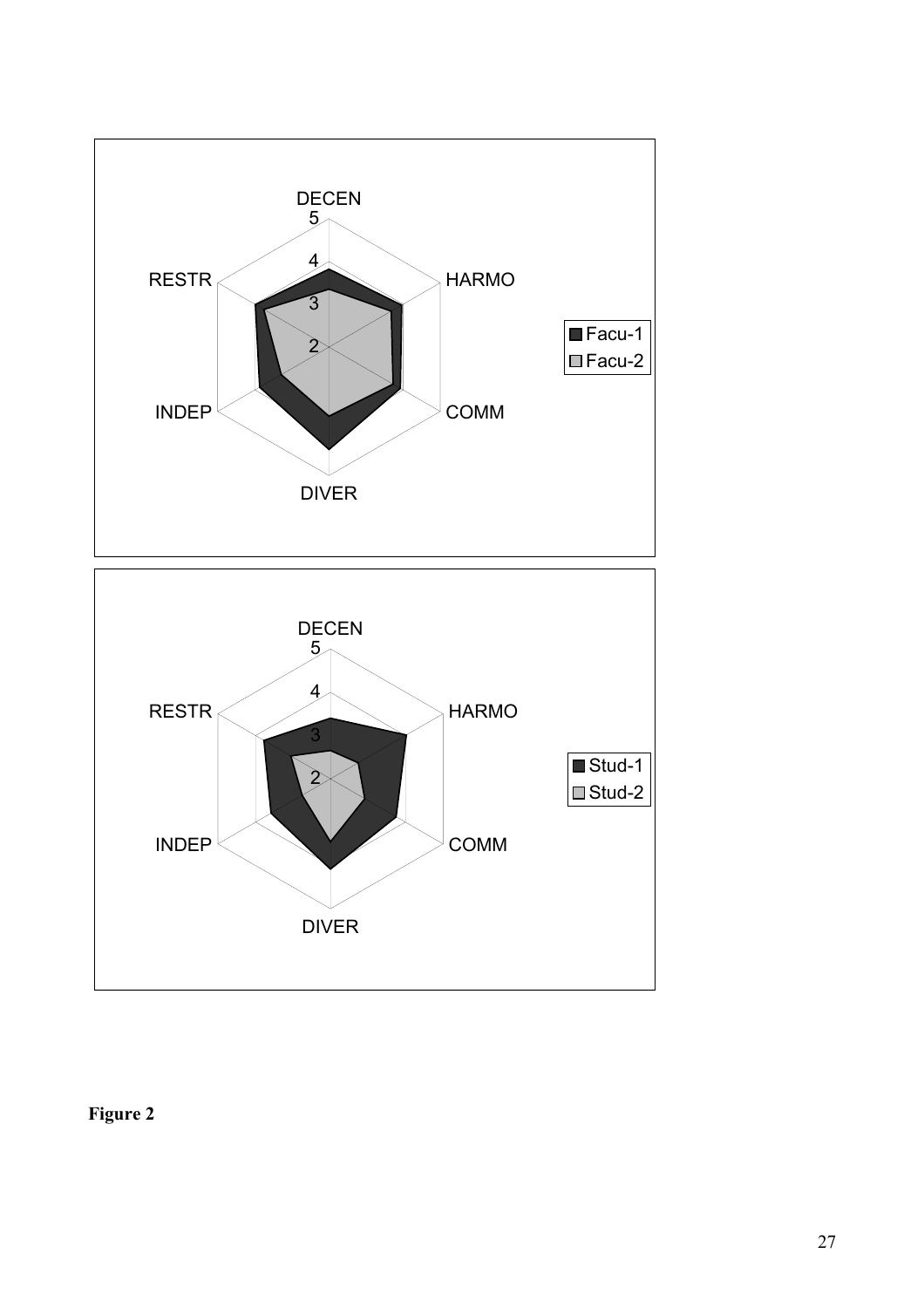

# **Figure 3**